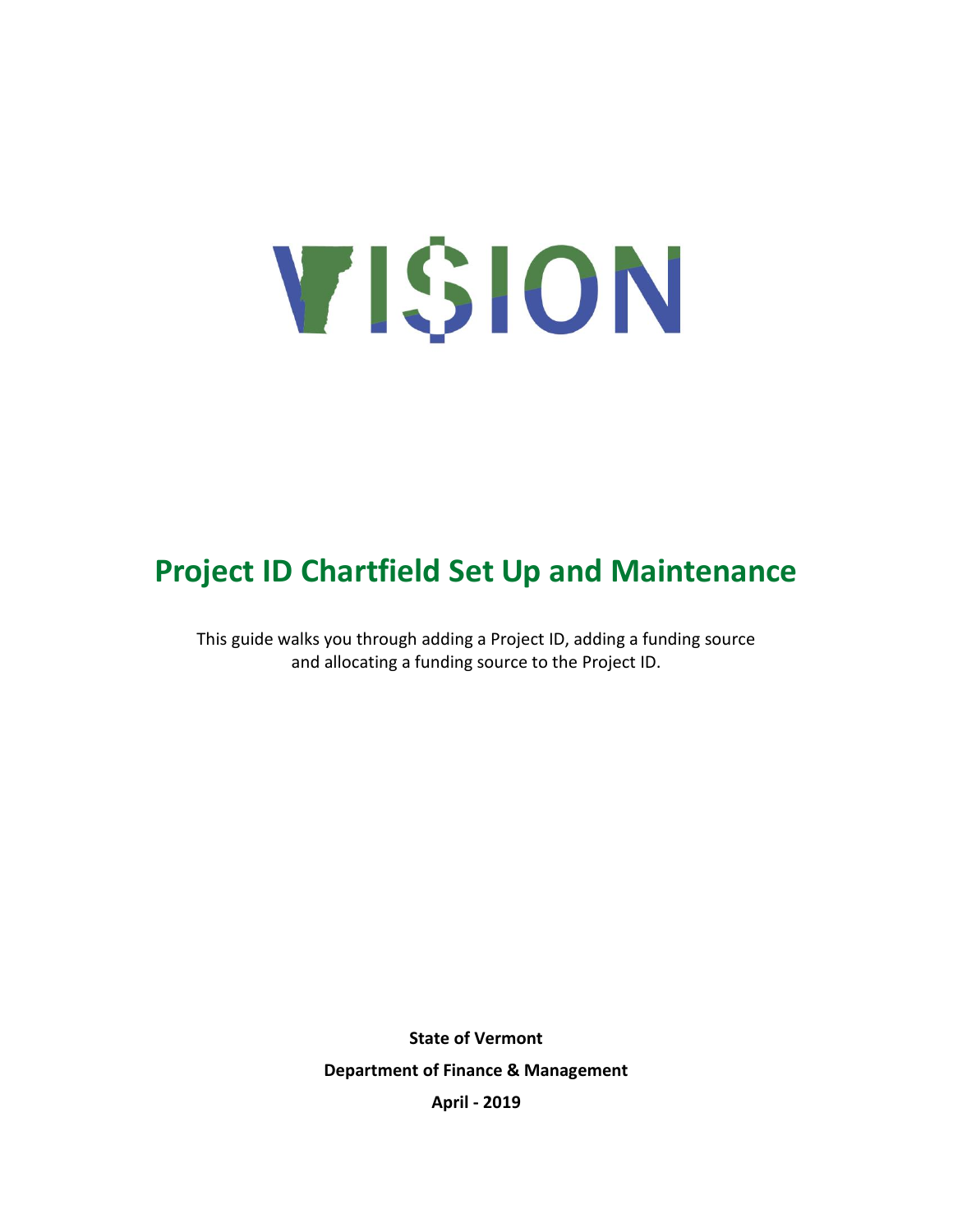# **Table of Contents**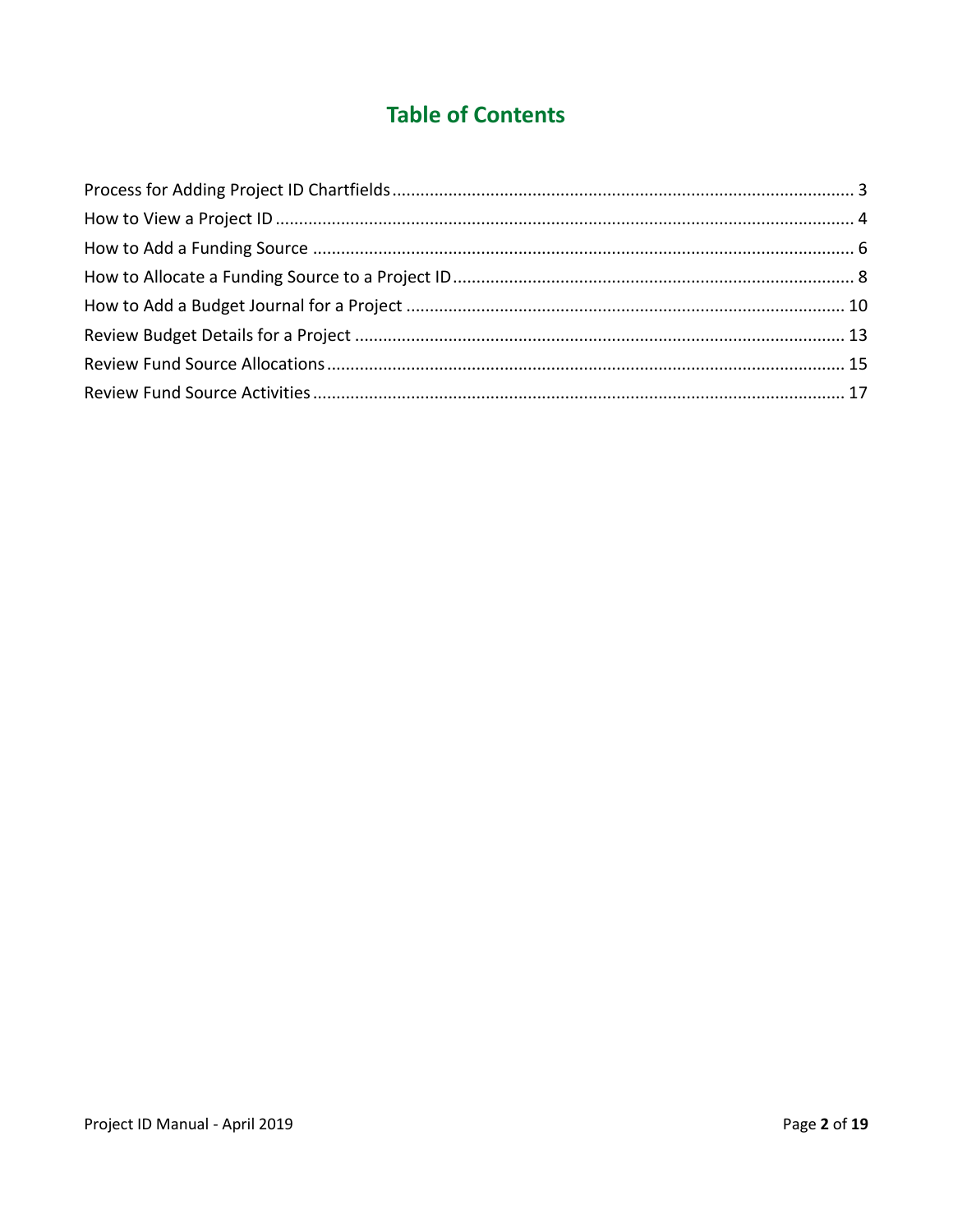# **Process for Adding Project ID Chartfields**

<span id="page-2-0"></span>Project IDs that are set up in VISION may be used to track expenditures only or to track and control expenditures using a budget.

### **Project ID's to Track Only**

If the Project ID is needed to track only, departments must complete the VISION Chartfield Request Form within VISION. Instructions for submitting this for are located at <https://finance.vermont.gov/forms/vision>

Once the form is submitted a Request ID # is assigned. Submitters can determine the status of their request by using the Request ID to search for their form and its status within VISION.

Projects being tracked that have a start and end date will be stopped during budget checking if the transaction is beyond the end date of the project. This will result in a budget check error.

### **Project IDs to Track and Control Using a Budget**

If the Project ID is needed to track and control expenditures using a budget, then it must be tied to a funding source. Departments must complete the VISION Chartfield Request Form. Instructions for submitting this for are located at<https://finance.vermont.gov/forms/vision>

The department must indicate on the form that there will be a funding source tied to the Project ID. Departments will set up their own funding sources.

Once the form is submitted a Request ID # is assigned. Submitters can determine the status of their request by using the Request ID to search for their form and its status within VISION.

Once it has been created by Finance and the funding source has been created by the department, the funding source must be allocated to the Project ID.

The steps for adding a funding source and allocating a funding source to a Project ID are outlined in this guide.

All changes to the Project ID Chartfield including start and end dates, manager, description, etc. also require the VISION Chartfield Request Form to be completed.

The funding source and Project ID must be set up before the funding source can be allocated to the Project ID.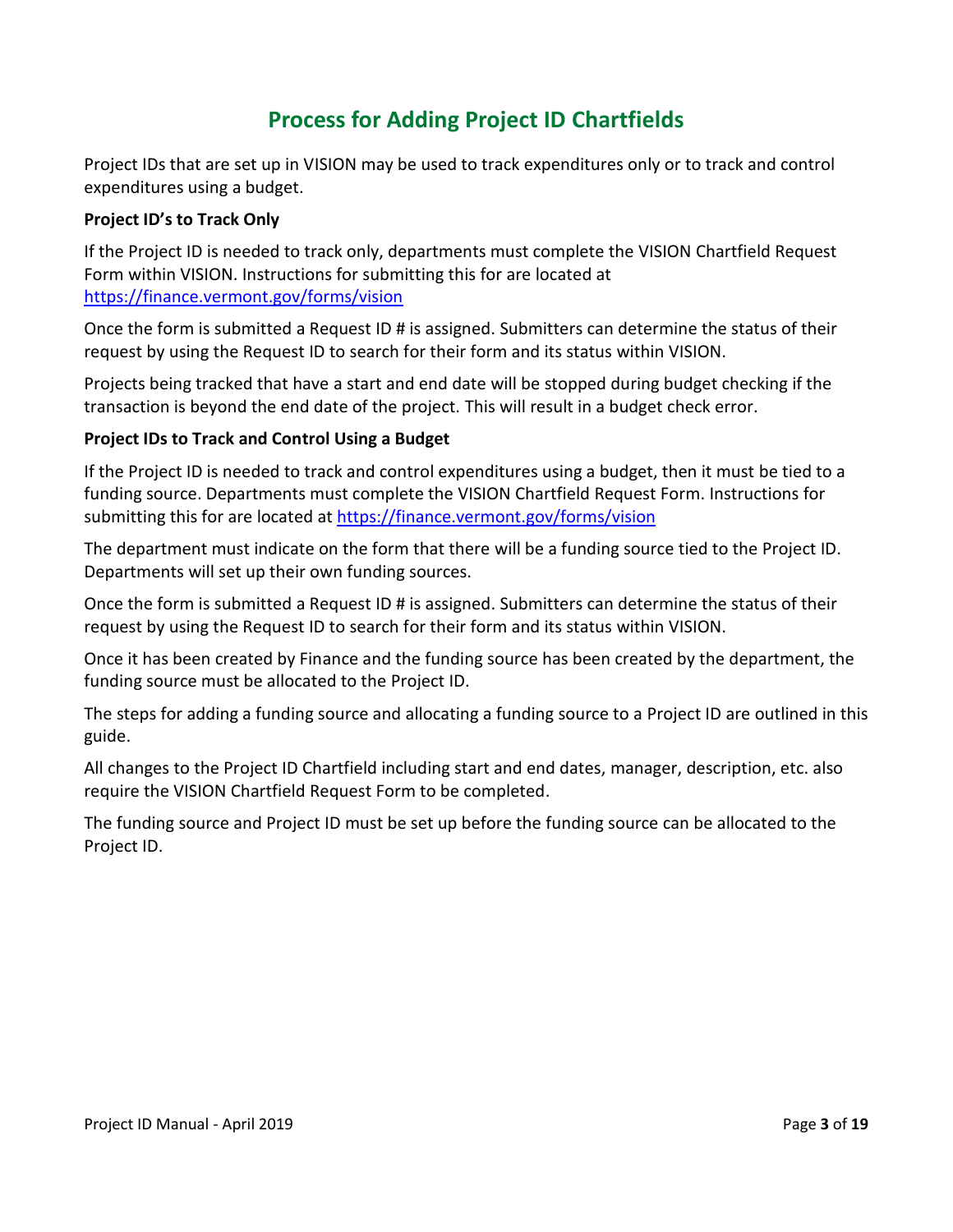# **How to View a Project ID**

<span id="page-3-0"></span>**WorkCenter navigation:** General Ledger WorkCenter > Links pagelet > Chartfields > Chartfield Values

**Navigator Menu navigation:** Set Up Financials/Supply Chain > Common Definitions > Design Chartfields> Define Values > Chartfield Values

The **Chartfield Values** page displays:

| <b>ChartField Values</b><br><b>ChartField Values</b>                                              |  |
|---------------------------------------------------------------------------------------------------|--|
| You do not have security privileges to access the ChartFields that are not hyperlinks.<br>Account |  |
| <b>Fund Code</b><br>Department                                                                    |  |
| Program Code<br><b>Class Field</b><br>Project                                                     |  |
| <b>Book Code</b><br><b>Adjustment Type</b>                                                        |  |
| Scenario<br><b>Statistics Code</b>                                                                |  |

**1.** Click on the **Project** link

The **Project ID** page displays:

| <b>Project ID</b>                           |              |                                                                                               |  |
|---------------------------------------------|--------------|-----------------------------------------------------------------------------------------------|--|
|                                             |              | Enter any information you have and click Search. Leave fields blank for a list of all values. |  |
| <b>Find an Existing Value</b>               |              |                                                                                               |  |
| ' Search Criteria                           |              |                                                                                               |  |
|                                             |              |                                                                                               |  |
| $SetID =$                                   | 01100        | Q                                                                                             |  |
| Project begins with -                       |              | Q                                                                                             |  |
| Description begins with $\sim$              |              |                                                                                               |  |
| <b>Case Sensitive</b>                       |              |                                                                                               |  |
| Limit the number of results to (up to 300): | 300          |                                                                                               |  |
| Search<br>Clear                             | Basic Search | Save Search Criteria                                                                          |  |

- **2. Set ID -** Enter a SetID = to the business unit
- **3. Project ID -** Enter a Project ID or leave balnk
- **4. Description -** Enter a description or leave blank
- **5.** Click **Search**

Project ID Manual - April 2019 **Page 4** of 19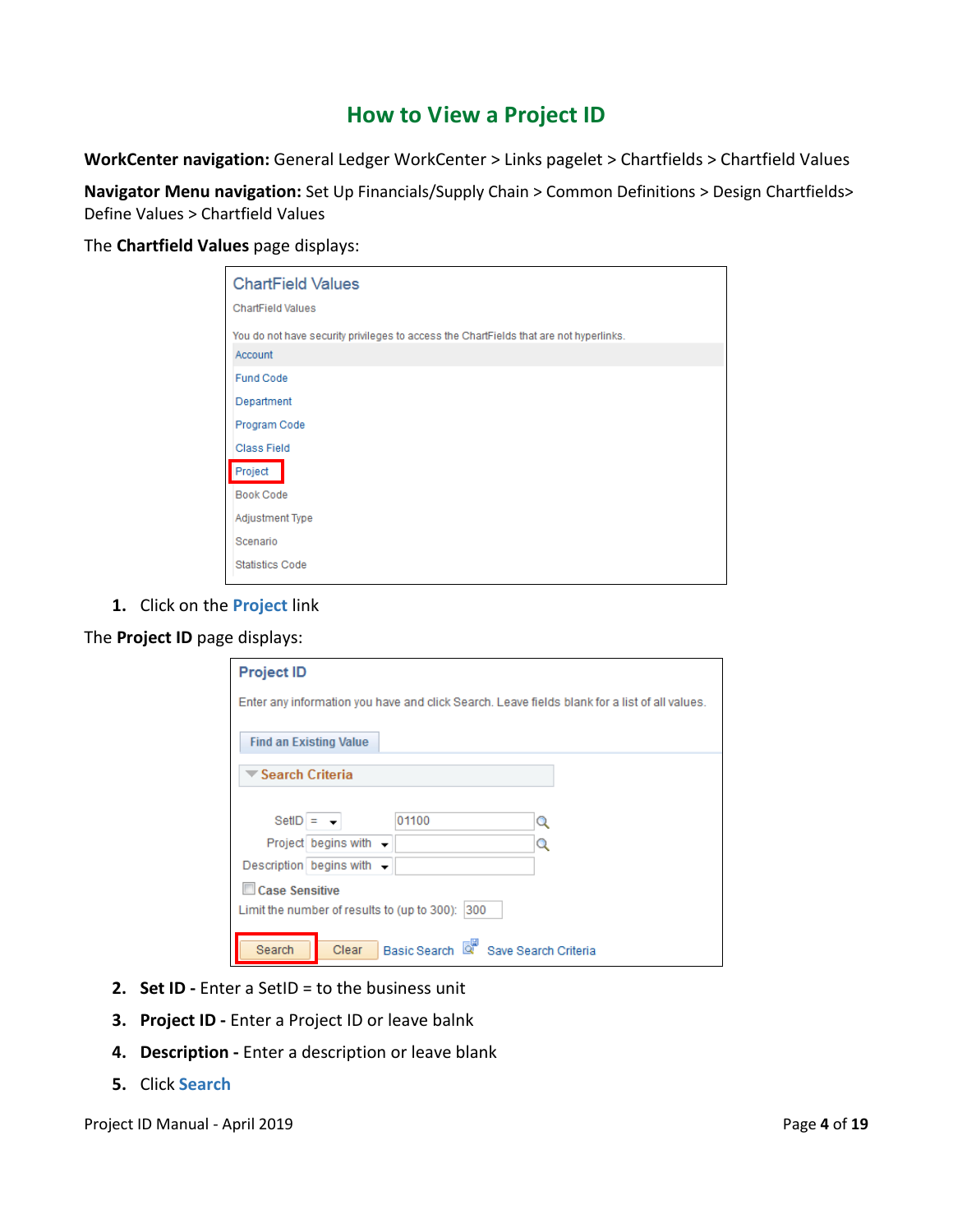<span id="page-4-0"></span>Search results display for all Project IDs connected to the BU you searched on:

| Search Results                     |                                            |
|------------------------------------|--------------------------------------------|
| 300 of 1153 results are displayed. |                                            |
| First<br><b>View All</b>           | $\left( 4\right)$<br>1-100 of 300 (b) Last |
| SetID Project                      | <b>Description</b>                         |
| 01100 51108016                     | CP Adult Ed Formula                        |
| 01100 51109016                     | CP Adult Ed Salary                         |
| 01100 51111016                     | <b>Teacher of the Year</b>                 |
| 01100 CF40XX                       | <b>Test PROJECT</b>                        |
| 01100 CF40XXZ                      | <b>TEST Project</b>                        |
|                                    | 01100 EXCHANGE Health Care Exchange        |
| 01100 FINPLAN                      | <b>Financial Planning Analysis</b>         |
| 01100 SIM GRANT                    | <b>SIM GRANT MONITORING</b>                |
| 01100 WC010553                     | "Shute, Raymond"                           |
| 01100 WC020193                     | "Whitaker, Abigail"                        |
| 01100 WC020770                     | "Hall, Frank"                              |
| 01100 WC020887                     | "Marshall, Jeffrey"                        |
| 01100 WC030163                     | "Rosenstreich, Judy"                       |
| 01100 WC030442                     | "Barnowski, David"                         |
| 01100 WC030706                     | "Heath, Jason"                             |
| 01100 WC030931                     | Johnson, Michael                           |
| 01100 WC040585                     | "Messeck, Myron"                           |
| 01100 WC040913                     | "Hogaboom, Jason"                          |
| 01100 WC050686                     | "King, Robert"                             |
| 01100 WC060138                     | "Sylvester, Robert"                        |
| 01100 WC060227                     | "Barrett, Christopher"                     |
| 01100 WC060621                     | "Smith, Andrea"                            |
| 01100 WC060843                     | "Gordon, Michael"                          |

**6.** Click on a **Project** link

### The **Project** page displays:

| Project<br>Description                                   |                    |                       |                                       |                                                                                                       |  |  |  |  |
|----------------------------------------------------------|--------------------|-----------------------|---------------------------------------|-------------------------------------------------------------------------------------------------------|--|--|--|--|
| Project                                                  |                    |                       |                                       |                                                                                                       |  |  |  |  |
| SetID 01100                                              |                    |                       |                                       |                                                                                                       |  |  |  |  |
| Project 51111016                                         |                    |                       |                                       |                                                                                                       |  |  |  |  |
| Description Teacher of the Year                          |                    |                       | <b>Status</b> Active                  | Attributes                                                                                            |  |  |  |  |
| Start Date 07/01/2015<br>End Date 07/01/2030             |                    |                       | <b>Summary Project</b>                |                                                                                                       |  |  |  |  |
| <b>Project Manager</b>                                   |                    |                       |                                       | Personalize   Find   View All   $\boxed{2}$   $\boxed{1}$ First $\boxed{0}$ 1-2 of 2 $\boxed{0}$ Last |  |  |  |  |
| <b>Effective Date</b>                                    | Manager            | <b>Manager Name</b>   |                                       |                                                                                                       |  |  |  |  |
| 07/01/2015                                               | 31497              | White, Rebecca M      |                                       |                                                                                                       |  |  |  |  |
| 07/01/2015                                               | 35973              | Flanagan, Katherine L |                                       |                                                                                                       |  |  |  |  |
| <b>Project Status</b>                                    |                    |                       | Personalize   Find   View All   2   표 | First $\bigcirc$ 1-2 of 2 $\bigcirc$ Last                                                             |  |  |  |  |
| <b>Effective Date</b>                                    |                    |                       | <b>Project Status</b>                 |                                                                                                       |  |  |  |  |
| 07/01/2015                                               |                    |                       | Open                                  |                                                                                                       |  |  |  |  |
| 07/01/2015                                               |                    |                       | Open                                  |                                                                                                       |  |  |  |  |
| $\Box$ Save<br>Return to Search<br>Project   Description | ↑ Previous in List | $\downarrow$          | $\equiv$ Notify<br>Next in List       |                                                                                                       |  |  |  |  |

### **How to View a Project ID is Complete**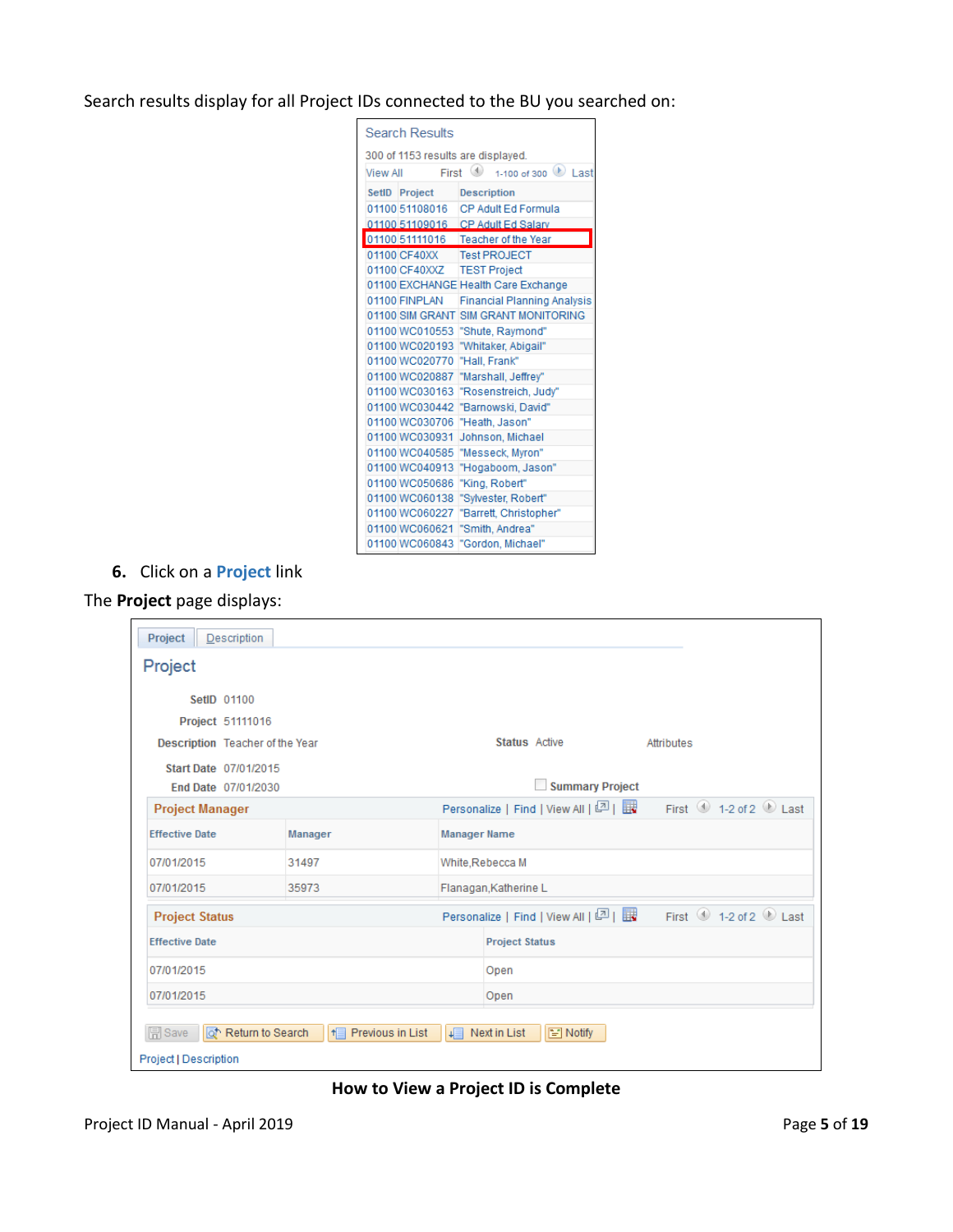# **How to Add a Funding Source**

**WorkCenter navigation:** General Ledger WorkCenter > Links pagelet > Funding Sources > Funding Source

**Navigator Menu navigation:** Commitment Control > Define Control Budgets > Funding Source

The **Funding Source** page displays, lick on the **Add a New Value** tab:

| <b>Funding Source</b>         |                        |
|-------------------------------|------------------------|
| <b>Find an Existing Value</b> | <b>Add a New Value</b> |
| Funding Source TRN11          |                        |
| Add                           |                        |

- **1. Funding Source -** Enter a value
- **2.** Click **Add**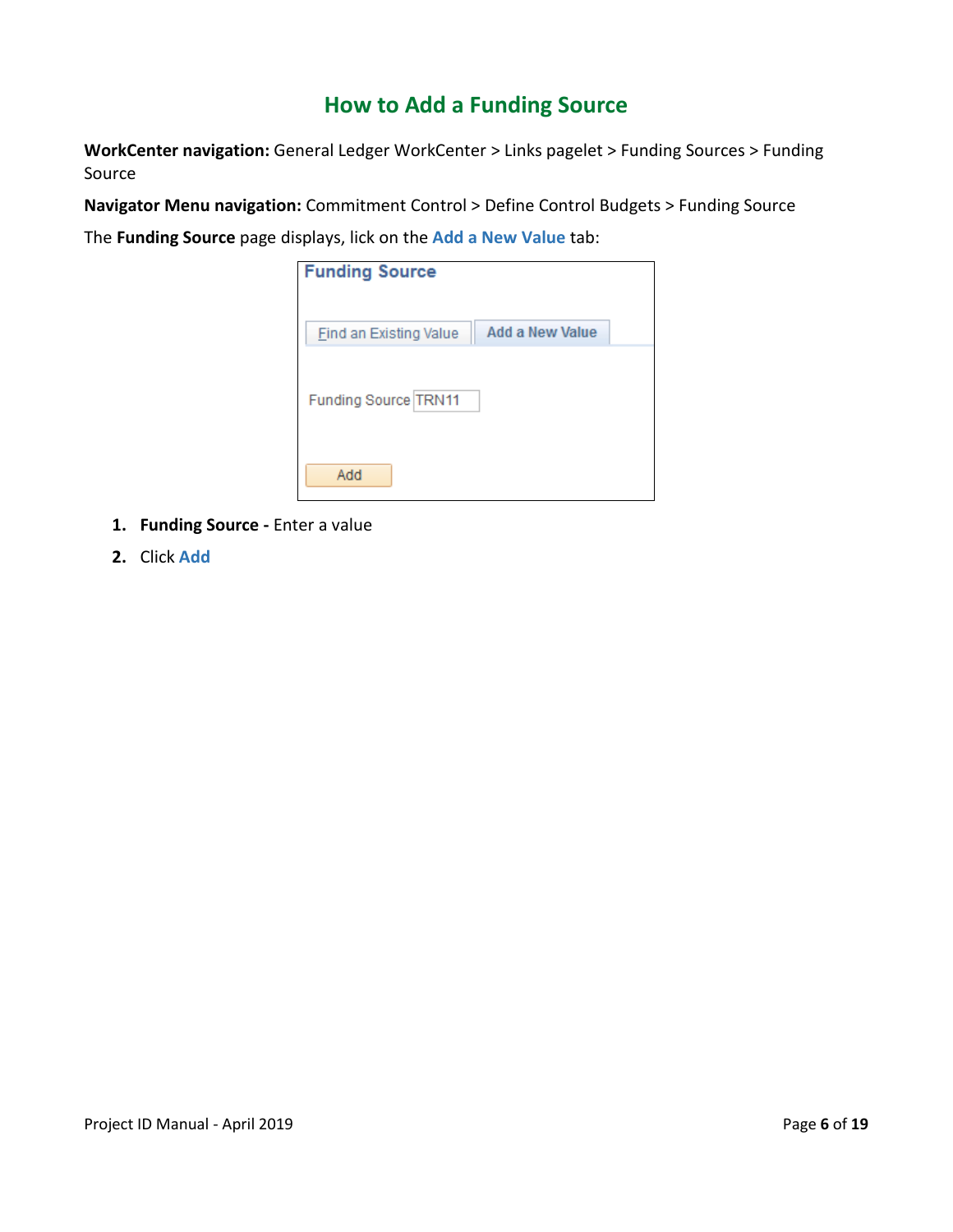### <span id="page-6-0"></span>The **Commitment Control Funding Source** page displays:

| <b>Commitment Control Funding Source</b>      |                                        |                    |                                    |                       |                        |                    |
|-----------------------------------------------|----------------------------------------|--------------------|------------------------------------|-----------------------|------------------------|--------------------|
| <b>Funding Source TRN11</b>                   |                                        |                    |                                    |                       |                        |                    |
| *Funding Type   Federal<br>*Currency Code USD | ▼                                      |                    |                                    |                       | Reimbursable Authority |                    |
|                                               | Fed Aid FEDERAL HIGHWAY ADMINISTRATION |                    |                                    | <b>Customer SetID</b> |                        |                    |
| <b>CFDA Number</b>                            | 20.205                                 |                    |                                    | <b>Customer ID</b>    |                        |                    |
| <b>Letter of Credit ID</b>                    |                                        |                    |                                    | <b>Reimb Agr Num</b>  |                        |                    |
| <b>Description Training Exercise</b>          |                                        |                    |                                    | 린<br>đ.               |                        |                    |
| Amount 0.00                                   | Applied Amount 0.00                    |                    |                                    |                       |                        |                    |
| *Unit Option   Specific Business Unit         |                                        |                    |                                    |                       |                        |                    |
| <b>Business Unit</b>                          |                                        |                    |                                    |                       | First 1 of 1 D Last    |                    |
| <b>*Business Unit</b>                         | <b>Description</b>                     |                    |                                    |                       |                        |                    |
| 01110<br>Q                                    | Finance & Management                   |                    |                                    |                       |                        | $+$ $-$            |
| ▼ Funding Source Transaction Logs             |                                        |                    | Personalize   Find   View All   미국 |                       | First 1 of 1 D Last    |                    |
| DateTime Added                                | User ID                                | <b>Description</b> |                                    | <b>Amount</b>         |                        |                    |
| 12/10/2018 9:21:02.000000AM                   | <b>EHOEFEL</b>                         | Grant award        |                                    |                       | 300000.00              | $+$<br>$\bigoplus$ |
| <b>同</b> Save<br>$\equiv$ Notify              |                                        |                    |                                    |                       | ≣⊾ Add<br>Л            | Update/Display     |

- **3. Funding Type -** Select funding type from drop-down menu
- **4. Currency Code -** Select USD
- **5. Fed Aid -** Enter Federal Aid agency if needed
- **6. CFDA Number -** Enter CFDA Number if appropriate
- **7. Description -** Enter a description of the funding source
- **8. Unit Option -** Select **All Business Units** or **Specific Business Unit**

*Note: By selecting specific business unit the funding source will only be available to the business unit that entered it.*

- **9. Business Unit -** Enter BU if \*Unit Option "Specific Business Unit" is selected above.
- **10. Description -** Enter description of the funding source transaction
- **11. Amount -** Enter amount of the funding source transaction, there can be multiple amounts added over the course of the funding timeframe

**Note:** After these amounts are entered and saved, they impact the aggregate amount on the screen

**12.** Click **Save**

### **How to Add a Funding Source is Complete**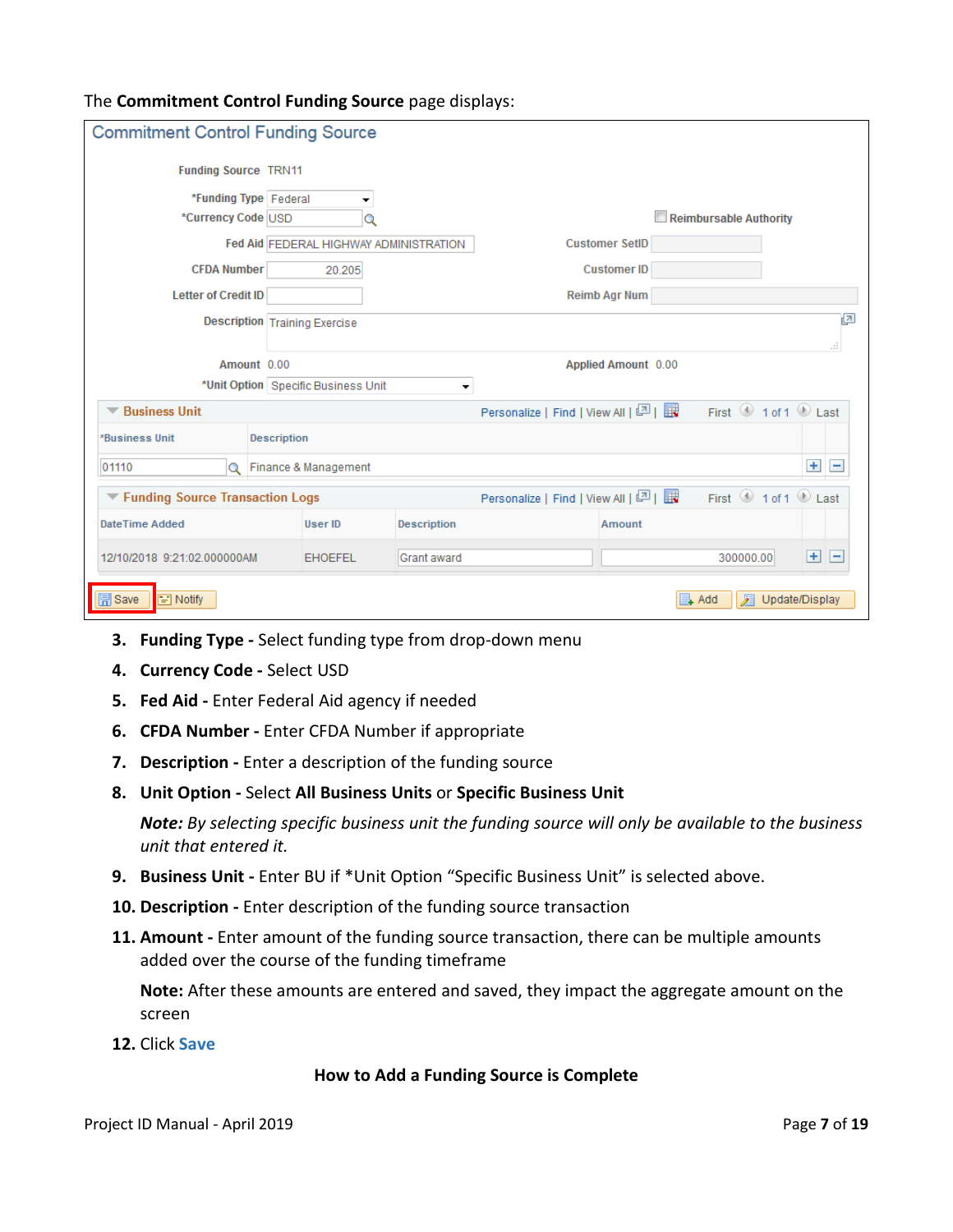# **How to Allocate a Funding Source to a Project ID**

**WorkCenter navigation:** General Ledger WorkCenter > Links pagelet > Funding Sources > Funding Source Allocation

**Navigator Menu navigation:** Commitment Control > Define Control Budgets > Funding Source Allocation

**Prerequisite:** The Finance Department must have already established the Funding Source within the budget definitions before the allocation can be completed.

The **Funding Source Allocation** page displays, click on the **Add a New Value** tab:

| <b>Funding Source Allocation</b>          |  |
|-------------------------------------------|--|
|                                           |  |
| Add a New Value<br>Find an Existing Value |  |
|                                           |  |
| Business Unit 01110<br>Q                  |  |
|                                           |  |
| Ledger Group PRMST_EXP<br>Q               |  |
| Project TRN121018                         |  |
|                                           |  |
|                                           |  |
| Add                                       |  |
|                                           |  |

- **1. Business Unit -** Enter a BU
- **2. Ledger Group -** Must be **PRMST\_EXP**
- **3. Project -** Enter the Project ID that will have specific funding sources available for its activity
- **4.** Click **Add**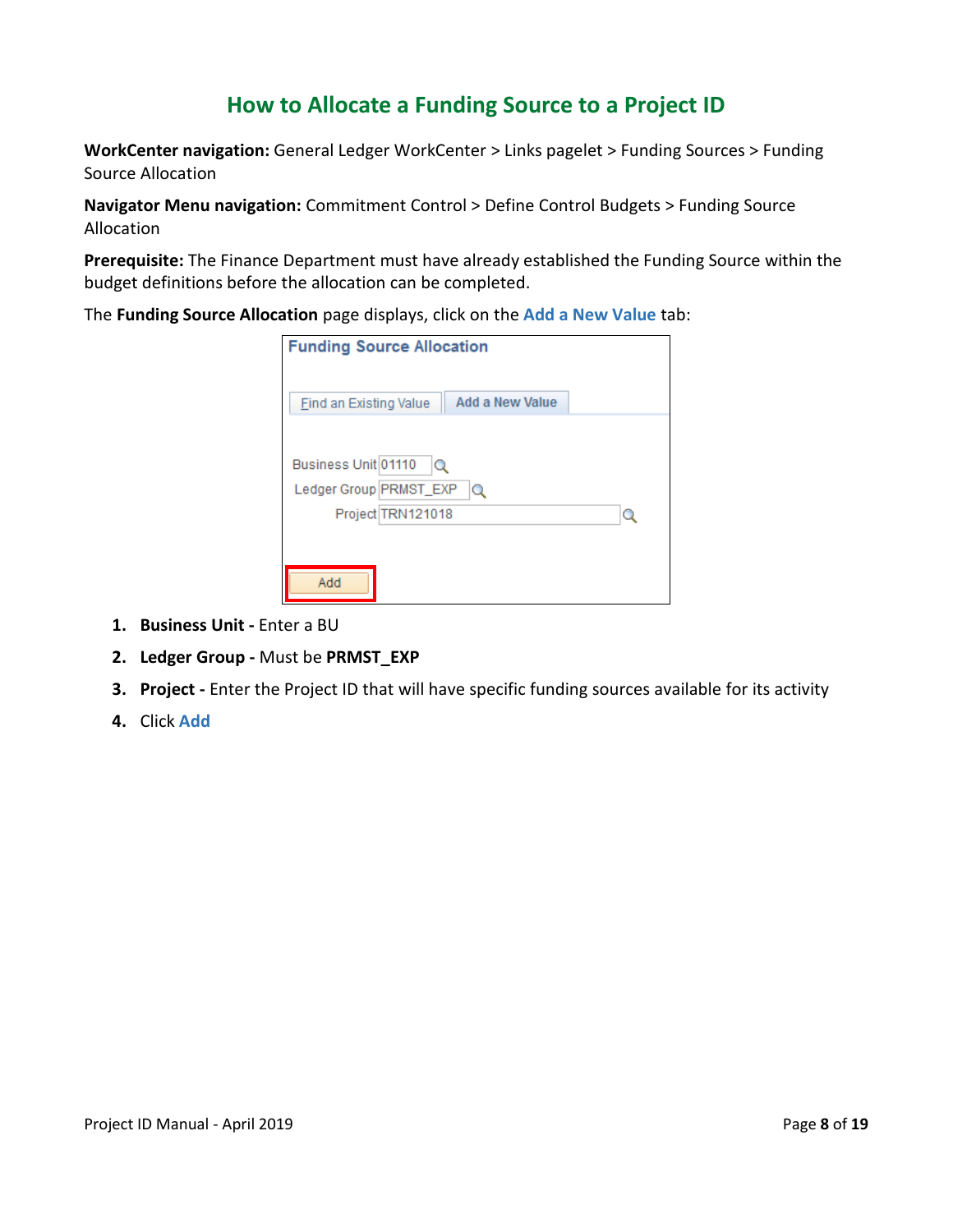|                       |                          |                                     |                          | <b>Commitment Control Funding Source Allocation</b> |                       |                                                                                                                                                                                                                |                      |                                         |            |                     |
|-----------------------|--------------------------|-------------------------------------|--------------------------|-----------------------------------------------------|-----------------------|----------------------------------------------------------------------------------------------------------------------------------------------------------------------------------------------------------------|----------------------|-----------------------------------------|------------|---------------------|
|                       |                          |                                     |                          |                                                     |                       |                                                                                                                                                                                                                |                      |                                         |            |                     |
|                       |                          | <b>Business Unit 01110</b>          |                          |                                                     |                       | Ledger Group PRMST EXP                                                                                                                                                                                         |                      |                                         |            | Project TRN121018   |
|                       |                          | Project Status Open                 |                          |                                                     |                       | Start Date 12/10/2018                                                                                                                                                                                          |                      |                                         |            | End Date 06/30/2099 |
|                       |                          | <b>Overall Amount</b>               |                          | 300,000.00 USD                                      |                       | Manager 00004                                                                                                                                                                                                  |                      |                                         |            | McTeag, Rufus       |
|                       |                          | <b>Allocated Amount</b>             |                          | 300,000.00                                          | <b>USD</b>            |                                                                                                                                                                                                                | Funding Source Error |                                         |            |                     |
|                       |                          | *Allocation Method Percentage       |                          | ۰                                                   |                       |                                                                                                                                                                                                                |                      |                                         |            |                     |
|                       |                          |                                     |                          |                                                     |                       |                                                                                                                                                                                                                |                      |                                         |            |                     |
|                       |                          |                                     |                          |                                                     |                       | Please review your key chartfield setup for revenue types to insure consistency with the allocations<br>below. It is important that the key chartfields are populated below if the budget setup requires them. |                      |                                         |            |                     |
|                       |                          | ▼ Funding Source Allocation Details |                          |                                                     |                       | Personalize   Find   View All   그   표                                                                                                                                                                          |                      | First $\bigcirc$ 1 of 1 $\bigcirc$ Last |            |                     |
| <b>Funding Source</b> |                          | *Spend Option                       |                          | <b>Spending Cap</b>                                 |                       | <b>Available Amt</b>                                                                                                                                                                                           | % of Overall         | Revenue %                               |            |                     |
| TRN <sub>11</sub>     |                          | Q Budgeted                          | $\overline{\phantom{a}}$ |                                                     | 300,000.00 300,000.00 |                                                                                                                                                                                                                | 100.000000           |                                         | $\pm$<br>H |                     |
|                       | Transfer to Budget Entry |                                     |                          | <b>Review Fund Source Activities</b>                |                       |                                                                                                                                                                                                                |                      |                                         |            |                     |
| <b>同</b> Save         | oth Return to Search     |                                     | $\equiv$ Notify          |                                                     |                       |                                                                                                                                                                                                                |                      |                                         |            | L Add               |

### <span id="page-8-0"></span>The **Commitment Control Funding Source Allocation** page displays:

- **5. Allocation Method -** In this scenario, select Percentage. You can also choose to allocate by:
	- Priority: Allocate and expend against the overall funding source amount by priority
	- Percentage: Define funding source amounts a percentage of the overall spending amount for the control Chartfield or as a flat spending cap amount. The spending will be distributed to each funding source based upon the percentages
- **6. Funding Source Allocation Details Grid -** Users can add rows to enter additional funding sources for a project, one row for each funding source
- **7. Funding Source -** Enter the Funding Source
- **8. Spend Option -** Select Spend Option. There are several methods: budgeted, recognized, and collected, The State typically uses the Budgeted method
- **9. Spending Cap -** Should be equal to the amount of the funding source
- **10. % of Overall -** Under the Percentage method, the user should enter the percentage of the expenditures that will be charged to each funding source. If there is only one funding the percentage is 100%
- **11.** Click **Save**
- **12.** Click the **Transfer to Budget Entry** link
- 13. See **[How to Add a Budget Journal for](#page-4-0) a Project**

### **How to Allocate a Funding Source to a Project ID is Complete**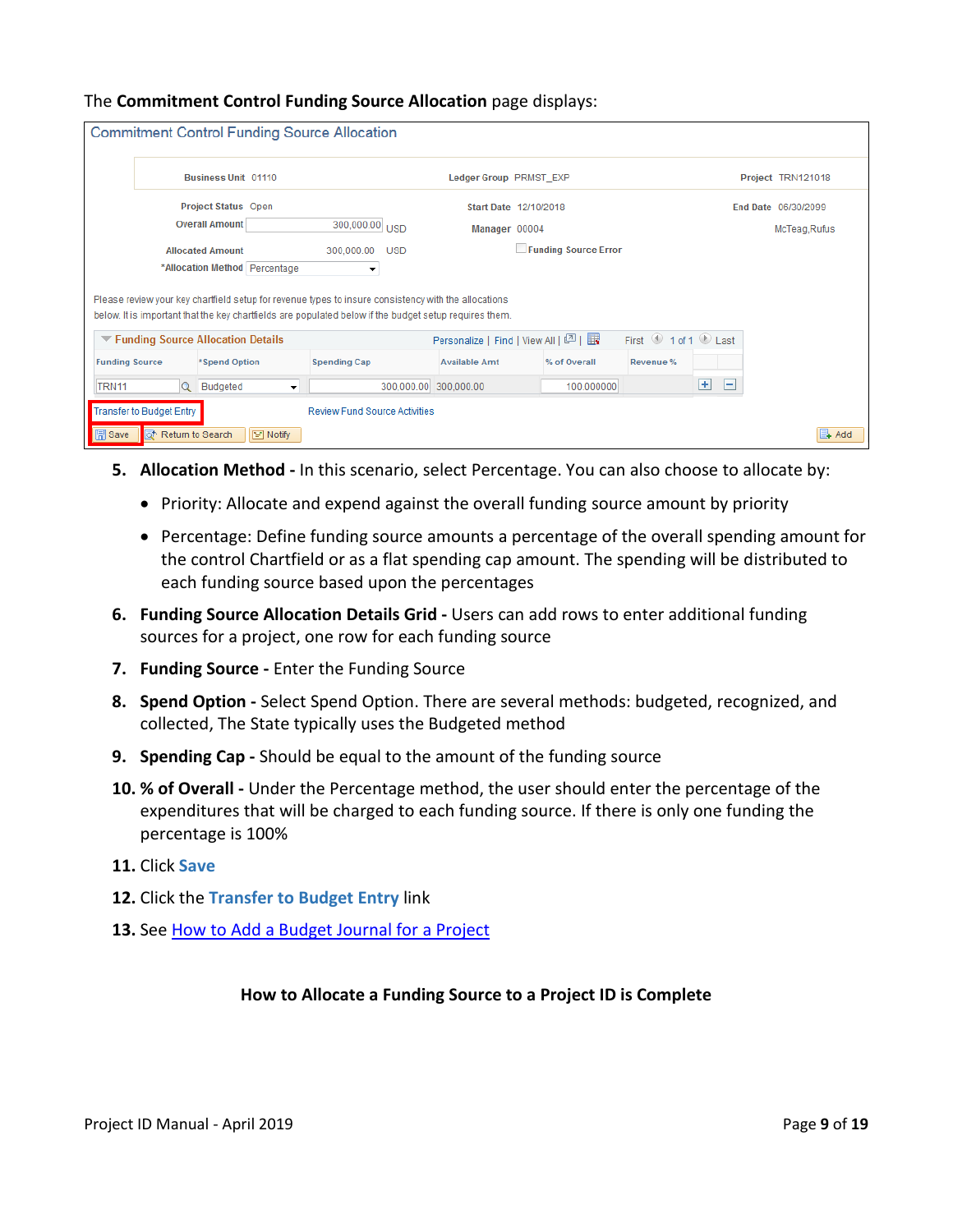# **How to Add a Budget Journal for a Project**

**WorkCenter navigation:** General Ledger WorkCenter > Links pagelet > Budget Journals > Enter Budget Journals

**Navigator Menu navigation:** Commitment Control > Budget Journals > Enter Budget Journals

The **Enter Budget Journals** page displays:

| <b>Enter Budget Journals</b>                                                |
|-----------------------------------------------------------------------------|
|                                                                             |
| Add a New Value<br>Find an Existing Value                                   |
| Business Unit 01110<br>Q<br>Journal ID NEXT<br>Journal Date 12/10/2018<br>Ħ |
| Add                                                                         |

- **1. Business Unit -** Enter a BU
- **2. Journal ID -** Defaults to NEXT
- **3. Journal Date -** Defaults to current date
- **4.** Click **Add**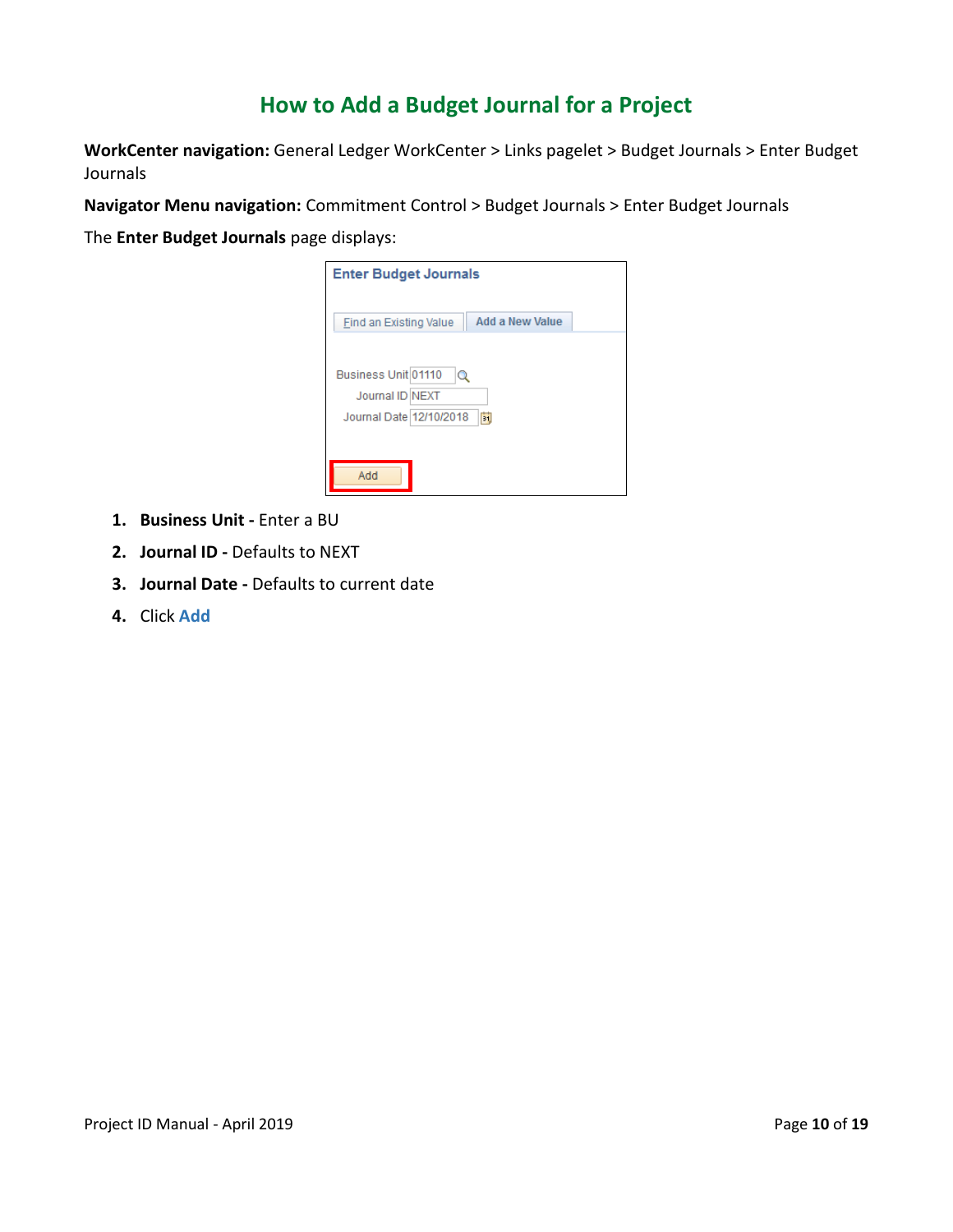### The **Budget Header** page displays:

| <b>Budget Header</b><br><b>Budget Lines</b><br>Budget Errors      |                                                  |                     |
|-------------------------------------------------------------------|--------------------------------------------------|---------------------|
| <b>Unit 01110</b>                                                 | Journal ID NEXT                                  | Date 12/10/2018     |
| *Ledger Group PRMST_EXP<br>Q<br><b>Control ChartField Project</b> | <b>Fiscal Year</b><br>2019<br>*Currency USD<br>Q | 6<br>Period         |
| <b>Budget Header Status None</b>                                  | Rate Type CRRNT<br>$\mathbf Q$                   |                     |
| *Budget Entry Type Original                                       | 晶<br><b>Exchange Rate</b><br>1.00000000<br>▼     |                     |
| <b>Parent Budget Options</b>                                      | Cur Effdt 12/10/2018<br>Ë                        |                     |
| <b>Generate Parent Budget(s)</b><br>Use Default Entry Event       | <b>Budget Type Expense</b>                       |                     |
| <b>Parent Budget Entry Type</b>                                   | Attachments (0)<br>$\overline{\nabla}$           |                     |
| <b>Long Description</b>                                           |                                                  |                     |
| Highway planning & maint TRN                                      |                                                  | ø<br>ă.             |
| 226 characters remaining                                          |                                                  |                     |
| <b>Alternate Description</b>                                      |                                                  | @<br>Æ.             |
| 150 characters remaining                                          |                                                  |                     |
| <b>同</b> Save<br>$\Box$ Notify<br><b>C</b> Refresh                | ≣∔ Add                                           | 园<br>Update/Display |
| Budget Header Budget Lines Budget Errors                          |                                                  |                     |

- **5. Ledger Group -** Must be **PRMST\_EXP**
- **6. Budget Entry Type -** Must be **Original**
- **7. Attachments (Hyperlink)** \*Attachments are Optional\*
- **8. Long Description -** Enter a long description
- **9. Alternate Description -** Not required
- **10.** Click the **Budget Lines** tab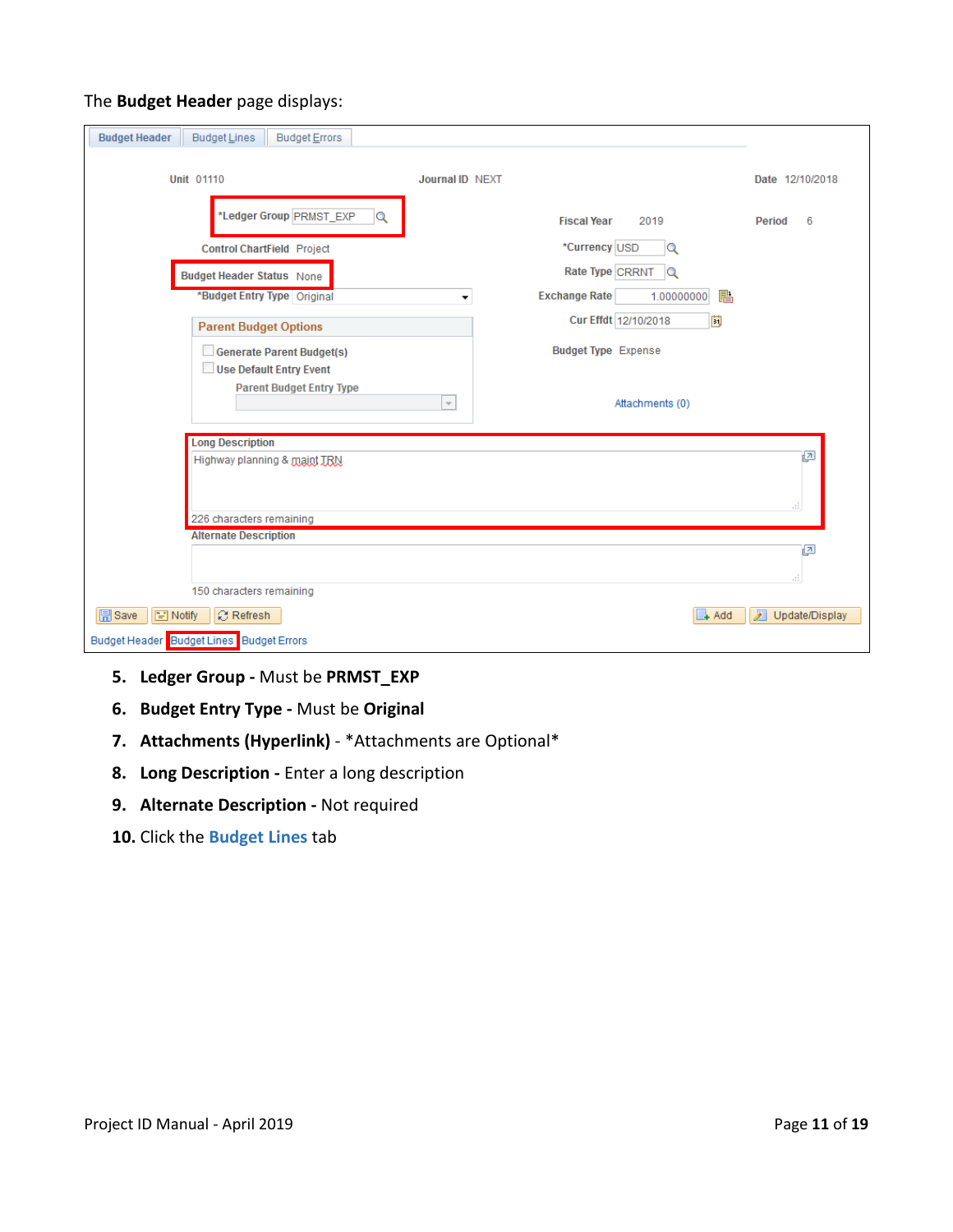| Budget Header                                                                               |      | <b>Budget Lines</b> | <b>Budget Errors</b>                                            |                                               |                                  |                              |                          |                                             |            |  |               |  |
|---------------------------------------------------------------------------------------------|------|---------------------|-----------------------------------------------------------------|-----------------------------------------------|----------------------------------|------------------------------|--------------------------|---------------------------------------------|------------|--|---------------|--|
| <b>Unit 01110</b>                                                                           |      |                     | Journal ID NEXT                                                 | Date 12/10/2018<br>*Process Post Journal<br>▼ |                                  |                              |                          | <b>Budget Header Status None</b><br>Process |            |  |               |  |
| Personalize   Find   View All   2    <br>$\overline{\phantom{1}}$ Lines                     |      |                     |                                                                 |                                               |                                  |                              | First 1 of 1 D Last      |                                             |            |  |               |  |
| <b>Chartfields and Amounts</b>                                                              |      |                     | $\ket{\overline{\mathsf{Hil}}}$<br><b>Base Currency Details</b> |                                               |                                  |                              |                          |                                             |            |  |               |  |
| <b>Delete</b>                                                                               | Line | Ledger              | SpeedType                                                       | Project                                       |                                  | <b>Set Options</b>           | <b>Funding</b><br>Source |                                             | Currency   |  | <b>Amount</b> |  |
| $\Box$                                                                                      |      | PRMST_EBD           |                                                                 | TRN121018                                     | Set Options<br>TRN10<br>$\alpha$ |                              |                          | $\mathsf{Q}$                                | <b>USD</b> |  | Q 300000      |  |
| $\rightarrow$<br>m.                                                                         |      |                     |                                                                 |                                               |                                  |                              |                          |                                             |            |  |               |  |
| Lines to add<br><b>From Line</b><br>To<br>Journal Line Copy Down<br>$\left  + \right $<br>E |      |                     |                                                                 |                                               |                                  | Generate Budget Period Lines |                          |                                             |            |  |               |  |
| <b>Totals</b>                                                                               |      |                     |                                                                 |                                               |                                  |                              |                          |                                             |            |  |               |  |
| <b>Total Debits 0.00</b><br><b>Total Credits 0.00</b><br><b>Total Lines 1</b>               |      |                     |                                                                 |                                               |                                  |                              |                          |                                             |            |  |               |  |
| <b>圖</b> Save<br><b>E</b> Notify<br><b>C</b> Refresh<br><b>B</b> Add<br>园<br>Update/Display |      |                     |                                                                 |                                               |                                  |                              |                          |                                             |            |  |               |  |
|                                                                                             |      |                     |                                                                 |                                               |                                  |                              |                          |                                             |            |  |               |  |

- **11. Project -** Enter Project ID
- **12. Funding Source -** Enter funding source
- **13. Amount -** Enter amount of funding
- **14. Process -** Verify **Post Journal** is selected
- **15.** Click **Process**

### A **Journal ID** has been assigned and the **Budget Header Status** = **Posted**:

| <b>Budget Header</b>           | <b>Budget Lines</b>                              | <b>Budget Errors</b>         |  |                                          |                    |                          |                                   |                                                      |
|--------------------------------|--------------------------------------------------|------------------------------|--|------------------------------------------|--------------------|--------------------------|-----------------------------------|------------------------------------------------------|
|                                | <b>Unit 01110</b>                                | Journal ID 0002558819        |  | Date 12/10/2018<br>*Process Copy Journal |                    | <b>Errors Only</b>       | ۰                                 | <b>Budget Header Status Posted</b><br><b>Process</b> |
| $\overline{\phantom{a}}$ Lines |                                                  |                              |  |                                          |                    |                          | Personalize   Find   View All   2 | First 1 of 1 D Last                                  |
|                                | <b>Chartfields and Amounts</b>                   | <b>Base Currency Details</b> |  | $\ket{m}$                                |                    |                          |                                   |                                                      |
| Line                           | Ledger                                           | SpeedType                    |  | Project                                  | <b>Set Options</b> | <b>Funding</b><br>Source | <b>Currency</b>                   | Amount                                               |
|                                | PRMST_EBD                                        |                              |  | <b>Q</b> TRN121018                       | Set Options        | TRN10                    | <b>USD</b>                        | 300,000.00                                           |
|                                |                                                  |                              |  |                                          |                    | <b>From Line</b>         | To                                | Generate Budget Period Lines                         |
| <b>Totals</b>                  |                                                  |                              |  |                                          |                    |                          |                                   |                                                      |
|                                | <b>Total Lines 1</b><br><b>Total Debits 0.00</b> |                              |  |                                          |                    |                          |                                   | <b>Total Credits 300,000.00</b>                      |
| <b>同</b> Save                  | Return to Search                                 | F Notify                     |  | <b>C</b> Refresh                         |                    |                          |                                   | $\Box$ Add<br>廻<br>Update/Display                    |
|                                | Budget Header   Budget Lines   Budget Errors     |                              |  |                                          |                    |                          |                                   |                                                      |

### **16.** Click **Save**

### **How to Add a Budget Journal for a Project is Complete**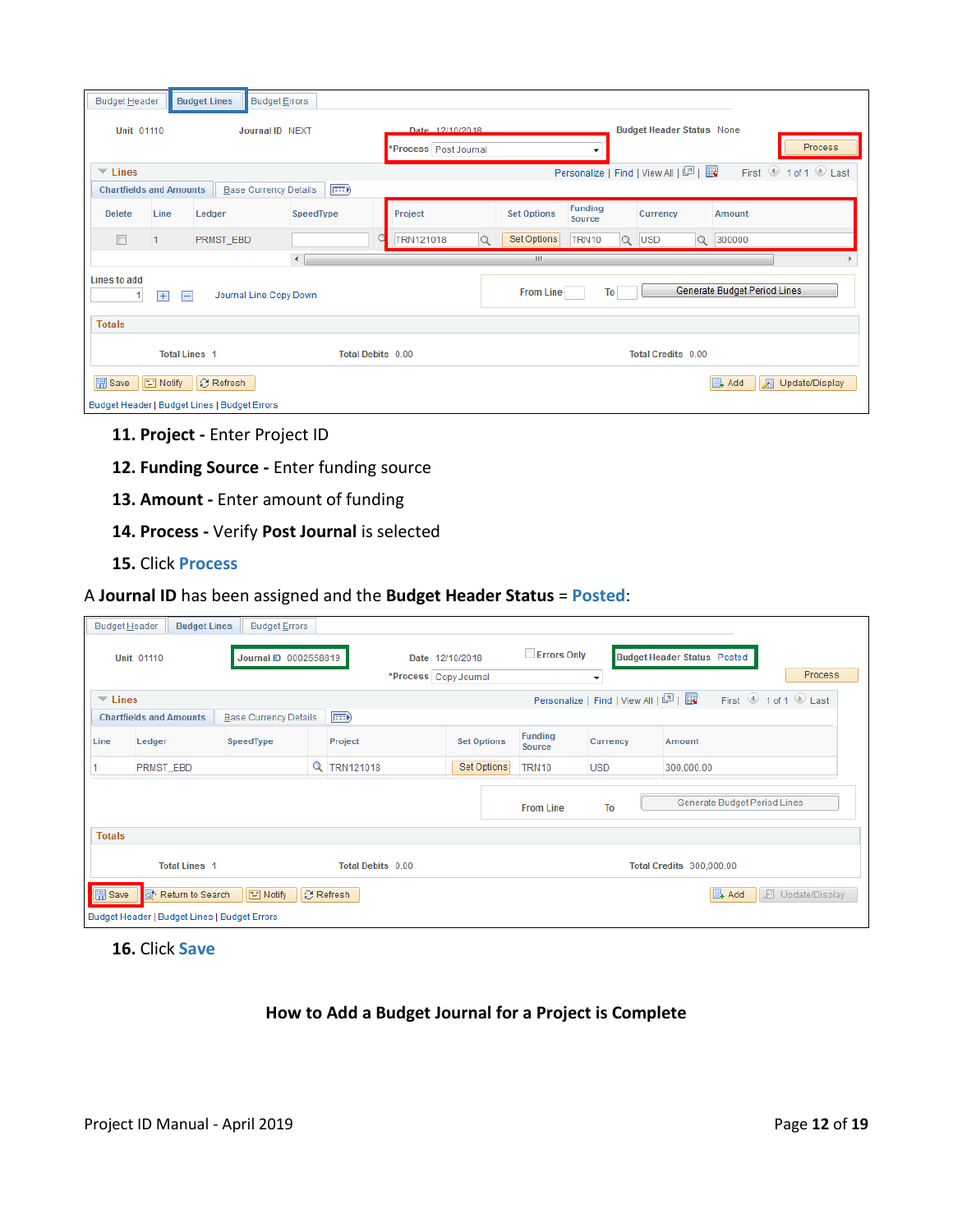# **Review Budget Details for a Project**

<span id="page-12-0"></span>**WorkCenter navigation:** General Ledger WorkCenter > Links pagelet > Review Budget Activities > Budget Details

**Navigator Menu navigation:** Commitment Control > Review Budget Activities > Budget Details

The **Budget Details** page displays:

| <b>Budget Details</b>                                                                         |  |  |  |  |
|-----------------------------------------------------------------------------------------------|--|--|--|--|
| Enter any information you have and click Search. Leave fields blank for a list of all values. |  |  |  |  |
| <b>Find an Existing Value</b>                                                                 |  |  |  |  |
| <i><del>■ Search Criteria</del></i>                                                           |  |  |  |  |
|                                                                                               |  |  |  |  |
| Business Unit $=$ $-$ 101100<br>Q                                                             |  |  |  |  |
| Ledger Group = $\arrow$ <b>PRMST</b> EXP<br>Q                                                 |  |  |  |  |
| Limit the number of results to (up to 300):<br>300                                            |  |  |  |  |
|                                                                                               |  |  |  |  |
| Basic Search & Save Search Criteria<br>Search<br>Clear                                        |  |  |  |  |

- **1. Business Unit -** Enter BU
- **2. Ledger Group –** Enter ledger group
- **3.** Click **Search**

The **Budget Detail Overview** page displays:

| <b>Budget Detail Overview</b>  |                     |                  |                      |
|--------------------------------|---------------------|------------------|----------------------|
| <b>Budget Inquiry Criteria</b> |                     |                  |                      |
| <b>Select Budget Detail</b>    |                     |                  |                      |
| <b>Business Unit</b>           | <b>Ledger Group</b> | Project          | <b>Budget Period</b> |
| 01110                          | <b>PRMST EXP</b>    | <b>TRN121018</b> |                      |
|                                |                     |                  | Search               |

- **4. Project -** Select the Project from the drop-down menu
- **5.** Click **Search**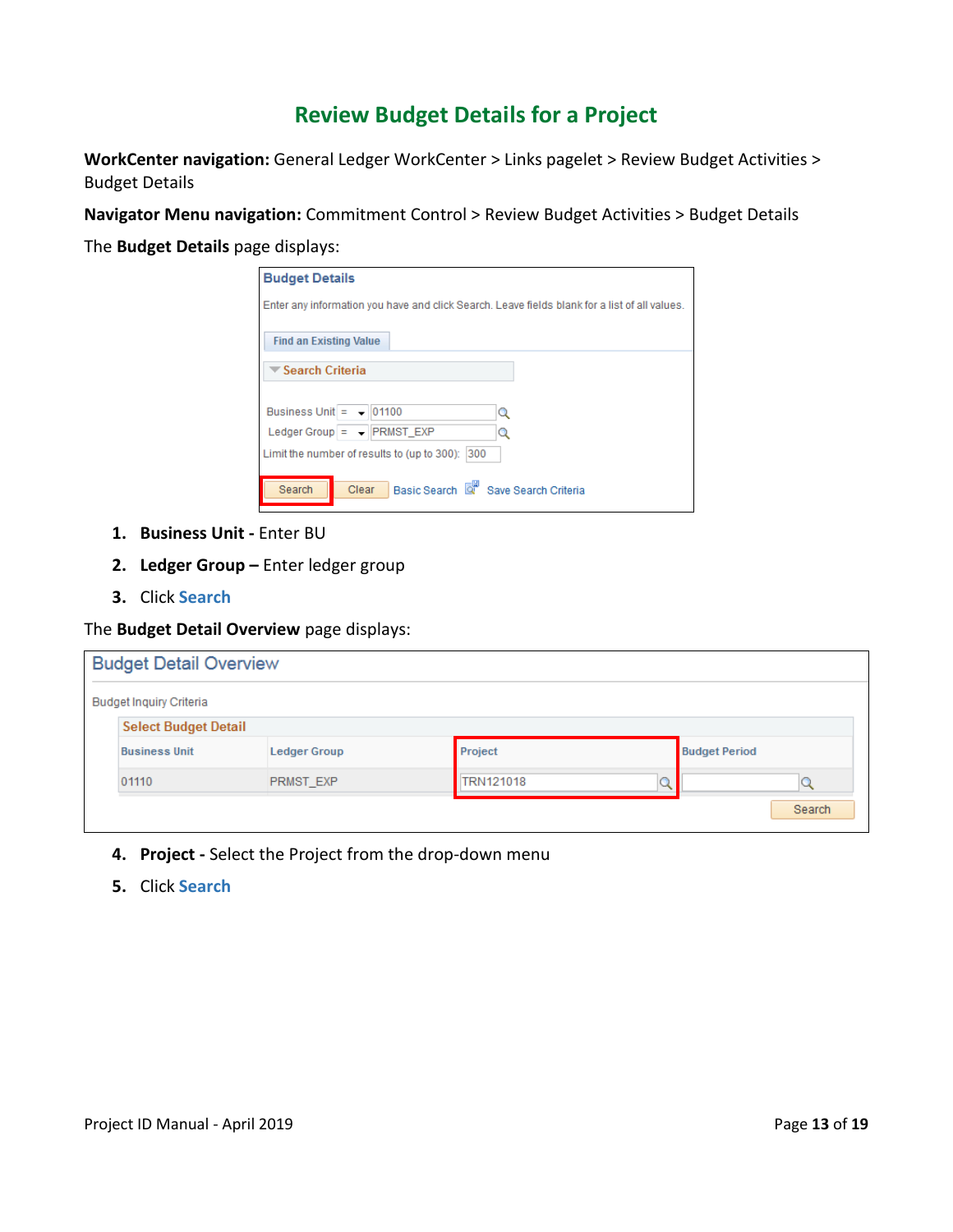### A list of options displays:

| <b>Budget Inquiry Criteria</b> |                     |           |                  |                                       |                      |
|--------------------------------|---------------------|-----------|------------------|---------------------------------------|----------------------|
| <b>Select Budget Detail</b>    |                     |           |                  |                                       |                      |
| <b>Business Unit</b>           | <b>Ledger Group</b> |           | Project          |                                       | <b>Budget Period</b> |
| 01110                          | PRMST_EXP           |           | <b>TRN121018</b> | Q                                     | Q                    |
|                                |                     |           |                  |                                       | Search               |
| <b>Budget Details</b>          |                     |           |                  | Personalize   Find   View All   2   표 | First 1 of 1 D Last  |
| <b>Business Unit</b>           | <b>Ledger Group</b> | Project   |                  | <b>Budget Period</b>                  | <b>View Details</b>  |
| 1 01110                        | <b>PRMST EXP</b>    | TRN121018 |                  |                                       | <b>View Details</b>  |

### **6.** Click the **View Details** link

### The **Commitment Control Budget Details** page displays:

| <b>Commitment Control Budget Details</b> |                     |                           |                  |                            |                          |                                      |
|------------------------------------------|---------------------|---------------------------|------------------|----------------------------|--------------------------|--------------------------------------|
| <b>Business Unit</b>                     | <b>Ledger Group</b> |                           | Project          |                            |                          |                                      |
| 01110                                    | PRMST_EXP           |                           | <b>TRN121018</b> |                            |                          |                                      |
| €<br><b>Display Chart</b>                |                     | Previous                  | Next             | Return to Inquiry Criteria |                          |                                      |
| <b>Ledger Amounts</b>                    |                     |                           |                  |                            |                          |                                      |
| <b>Budget:</b>                           |                     |                           | 300,000.00 USD   | ◈                          | $\overline{\phantom{a}}$ | 100<br><b>Max Rows</b><br>Attributes |
| <b>Expense:</b>                          |                     |                           | 0.00 USD         | ا©                         | $\overline{\mathcal{A}}$ | Parent / Children                    |
| <b>Encumbrance:</b>                      |                     |                           | 0.00 USD         | ⋒                          | $\overline{\mathbb{Q}}$  | <b>Associated Budgets</b>            |
| <b>Pre-Encumbrance:</b>                  |                     |                           | 0.00 USD         | ◈                          | $\overline{\phantom{a}}$ |                                      |
|                                          |                     |                           |                  |                            |                          |                                      |
| <b>Associate Revenue</b>                 |                     | 0.00                      | <b>USD</b>       |                            |                          |                                      |
| <b>Available Budget</b>                  |                     |                           |                  |                            |                          |                                      |
| <b>Without Tolerance</b>                 |                     | 300,000.00 遍              | <b>USD</b>       | (100%) 园<br><b>Percent</b> | Forecasts                |                                      |
| <b>With Tolerance</b>                    |                     | 300,000.00 周              | <b>USD</b>       | (100%)月<br><b>Percent</b>  |                          |                                      |
| <b>Budget Exceptions</b>                 |                     |                           |                  |                            |                          |                                      |
| <b>Exception Errors</b>                  | 0                   | <b>Exception Warnings</b> | $\mathbf 0$      | <b>Budget Exceptions</b>   |                          |                                      |
| Return to Search<br>$\equiv$ Notify      |                     |                           |                  |                            |                          |                                      |

**How to Review Budget Details is Complete**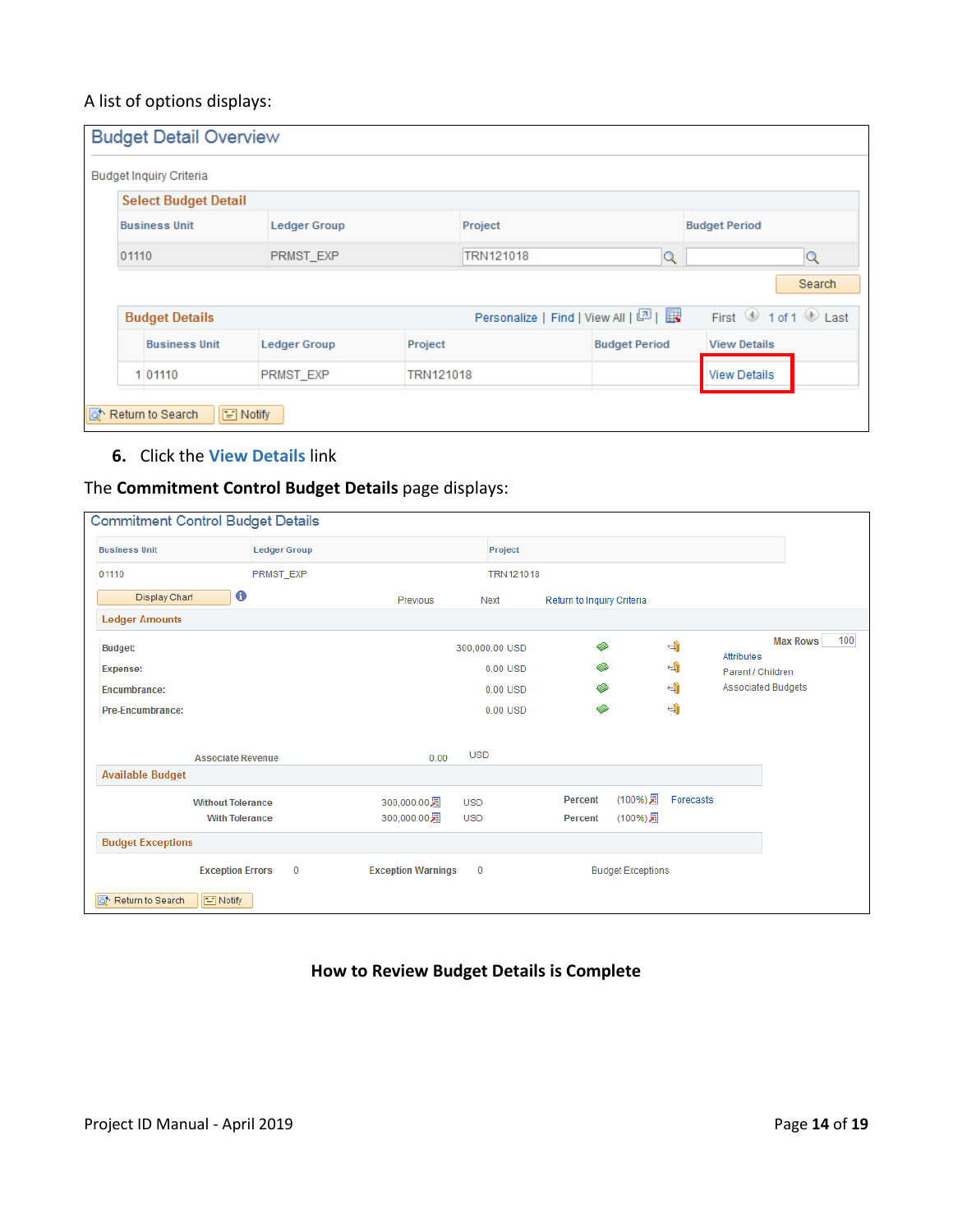# **Review Fund Source Allocations**

<span id="page-14-0"></span>**WorkCenter navigation:** General Ledger WorkCenter > Links Pagelet > Review Budget Activities > Review Fund Source Allocations

**Navigator Menu navigation:** Commitment Control > Review Budget Activities > Review Fund Source Allocations

The **Review Fund Source Allocations** page displays, click on the **Add a New Value** tab:

| <b>Review Fund Source Allocations</b> |                 |
|---------------------------------------|-----------------|
| <b>Find an Existing Value</b>         | Add a New Value |
| <b>Inquiry Name</b>                   |                 |
|                                       |                 |
| Add                                   |                 |
|                                       |                 |

- **1.** Enter an **Inquiry Name**
- **2.** Click **Add**

The **Review Funding Source Allocation** page displays:

| <b>Selection Criteria</b> |                                               |                        |
|---------------------------|-----------------------------------------------|------------------------|
|                           | Inquiry FUND_SOURC                            | View By                |
|                           | <b>Funding Source</b>                         | 100<br><b>Max Rows</b> |
|                           | <b>Chartfield Criteria</b>                    |                        |
|                           | A<br>Unit for Chartfield and Value 01110<br>Q |                        |
|                           | <b>Control ChartField</b>                     |                        |
|                           | <b>ChartField Value</b>                       |                        |

- **3. View By -** Select **Funding Source** from the drop-down menu
- **4. Unit for Chartfield and Value -** Defaults as your Primary Business Unit
- **5. Funding Source -** Enter a funding source or use the **Magnifying Glass** to search
- **6.** Click **Search**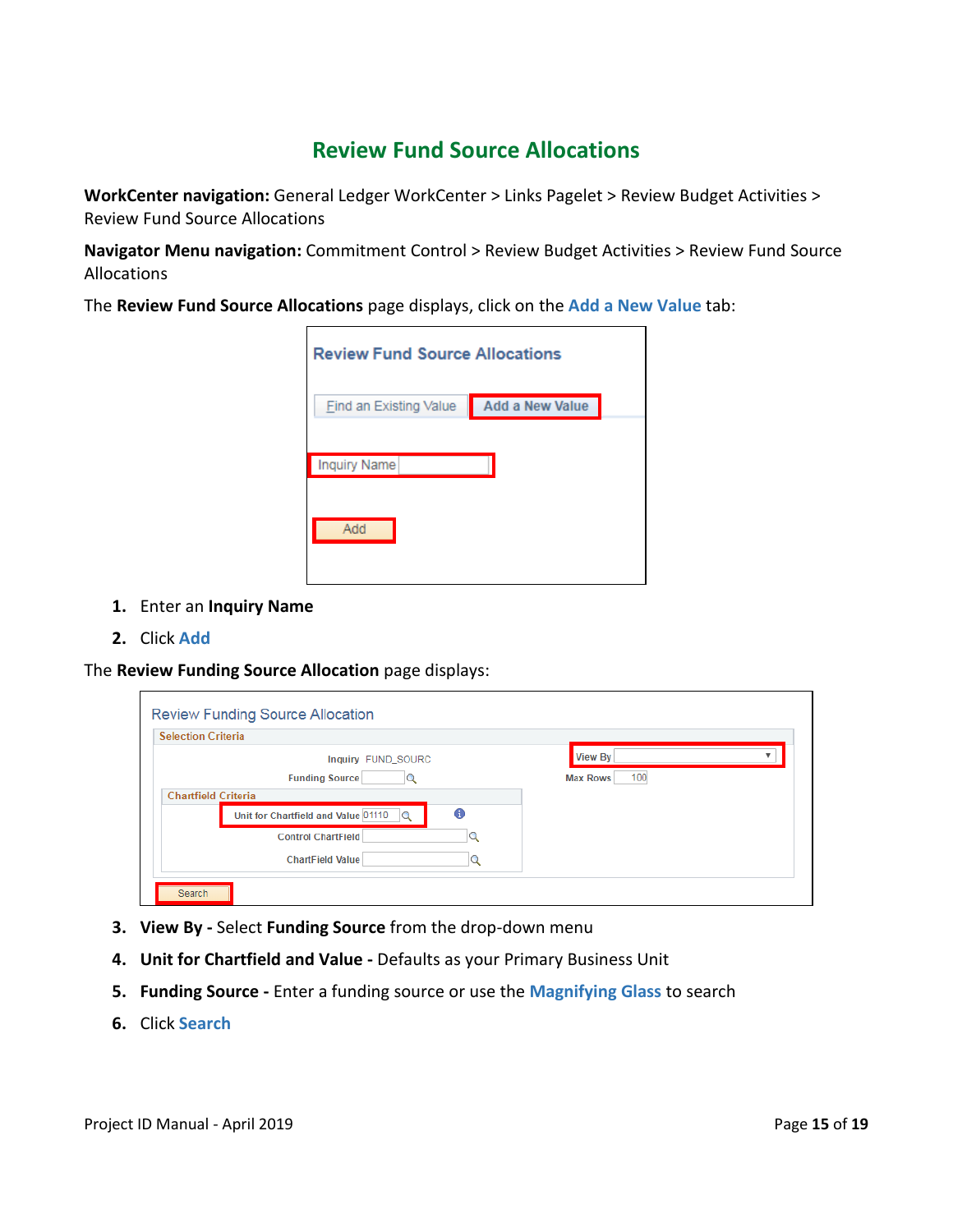<span id="page-15-0"></span>**Funding Source** search results display:

| <b>Selection Criteria</b>  |                                      |                                                 |                             |                        |                              |
|----------------------------|--------------------------------------|-------------------------------------------------|-----------------------------|------------------------|------------------------------|
|                            |                                      | Inquiry FUND_SOURC                              |                             |                        | View By Funding Source<br>۷. |
|                            |                                      | Funding Source AEL18<br>$\alpha$                |                             | <b>Max Rows</b>        | 100                          |
| <b>Chartfield Criteria</b> |                                      |                                                 |                             |                        |                              |
|                            |                                      | Unit for Chartfield and Value 01110<br>$\Omega$ | 6                           |                        |                              |
|                            |                                      | <b>Control ChartField</b>                       | $\alpha$                    |                        |                              |
|                            |                                      | <b>ChartField Value</b>                         | Q                           |                        |                              |
| Search                     |                                      |                                                 |                             |                        |                              |
|                            |                                      |                                                 |                             |                        |                              |
| <b>Funding Source</b>      |                                      |                                                 |                             | Find   View All        | First 1 of 1 Last            |
|                            | Funding Source AEL18                 |                                                 | <b>Amount</b>               |                        | 927,795.00 USD               |
|                            | <b>Funding Type Federal</b>          |                                                 | <b>Amount Not Allocated</b> |                        | $0.00$ USD                   |
|                            |                                      |                                                 |                             |                        |                              |
| Unit                       | <b>Ledger Group</b>                  | Project                                         |                             | <b>Amount Currency</b> | % of Overall Amount          |
| 1 05100                    | PRMST_EXP                            | 51500018                                        | 85,000.00 USD               |                        | 9.161507                     |
| 2 05100                    | PRMST EXP                            | 51501018                                        | 702.913.95 USD              |                        | 75.761774                    |
| 3 05100                    | PRMST EXP                            | 51502018                                        | 66,864.12 USD               |                        | 7.206777                     |
| 4 05100                    | PRMST_EXP                            | 51502118                                        | 13,016.93 USD               |                        | 1.402996                     |
| 5 05100                    | PRMST_EXP                            | 51502518                                        | 60,000.00 USD               |                        | 6.466946                     |
| Sub-Total:                 | Project                              |                                                 | 927,795.00 USD              |                        | 100.000000                   |
|                            |                                      | <b>Total Allocated</b>                          | 927,795.00 USD              |                        | 100.000000                   |
|                            | <b>Review Fund Source Activities</b> |                                                 |                             |                        |                              |

### **Review Fund Source Allocations is Complete**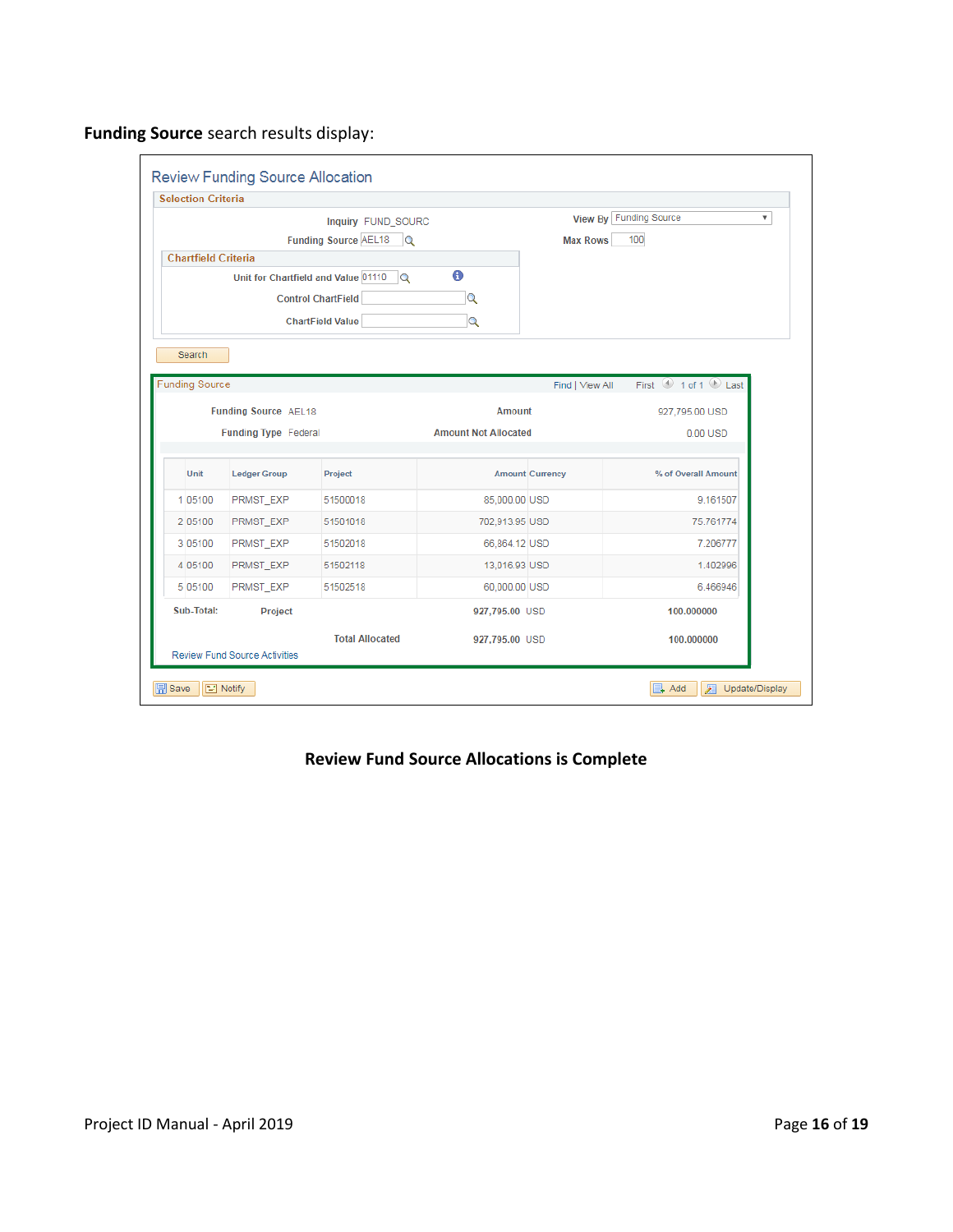## **Review Fund Source Activities**

**WorkCenter navigation:** General Ledger WorkCenter > Links Pagelet > Review Budget Activities > Review Fund Source Activities

**Navigator Menu navigation:** Commitment Control > Review Budget Activities > Review Fund Source Activities

The **Review Fund Source Activitie**s page displays, click on the **Add a New Value** tab:

| <b>Review Fund Source Activities</b> |                 |
|--------------------------------------|-----------------|
| <b>Find an Existing Value</b>        | Add a New Value |
| Inquiry Name                         |                 |
| Add                                  |                 |
|                                      |                 |

- **3.** Enter an Inquiry Name
- **4.** Click **Add**

The **Review Fund Source Activities** page displays:

|                            | Inquiry FUND ACTIV                  |        | *Funding Source | <b>Funding Type</b>        |  |
|----------------------------|-------------------------------------|--------|-----------------|----------------------------|--|
| <b>Chartfield Criteria</b> |                                     |        |                 |                            |  |
|                            | Unit for Chartfield and Value 01110 | O<br>Q |                 | 100<br><b>Maximum Rows</b> |  |
|                            | <b>Control ChartField</b>           |        |                 | <b>Display Currency</b>    |  |
|                            | <b>ChartField Value</b>             |        |                 |                            |  |

- **5. Funding Source -** Enter a Funding Source or use the Magnifying Glass to search
- **6. Unit for Chartfield and Value -** Defaults as your Primary Business Unit
- **7.** Click **Search**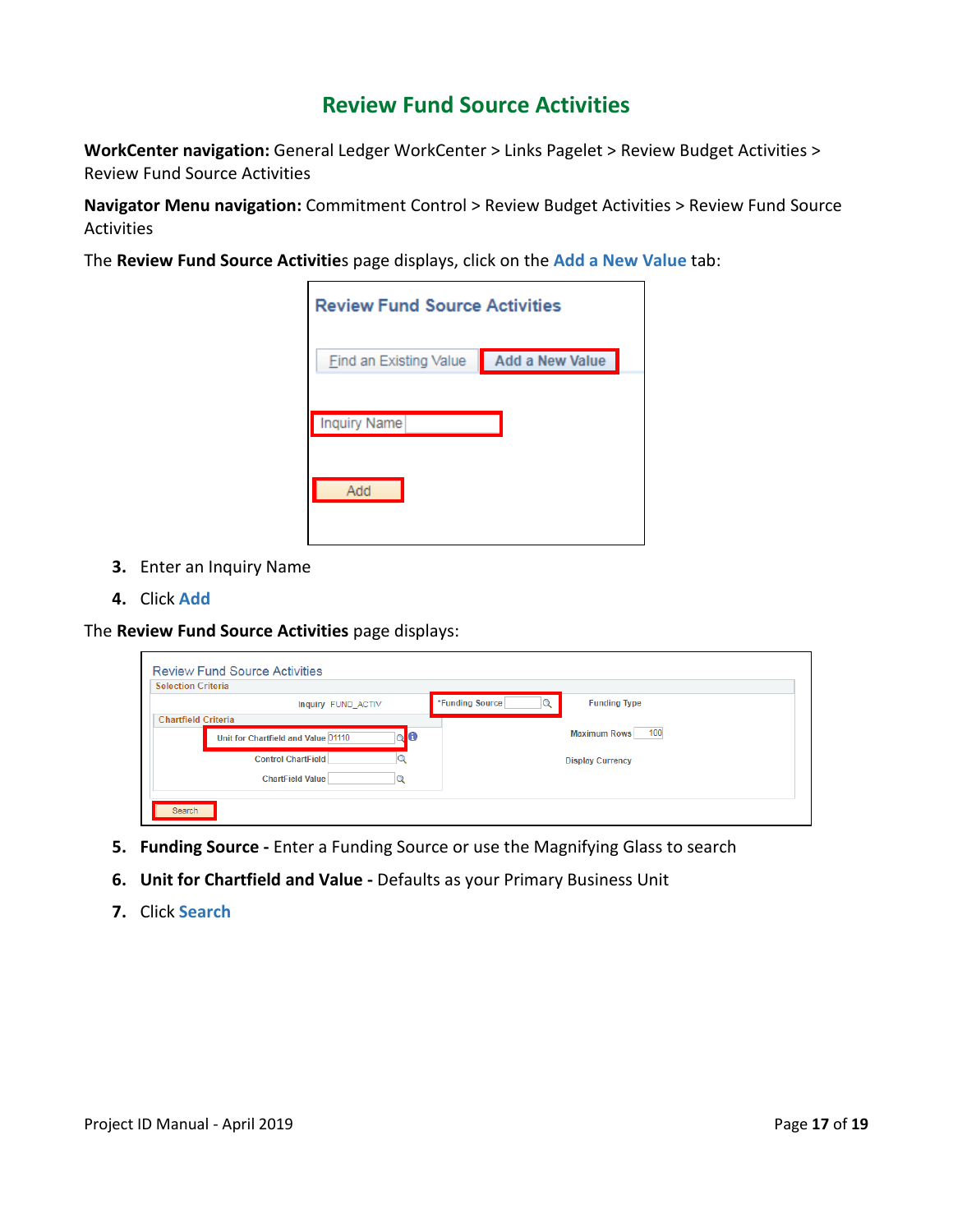### **Funding Source** search results display:

| *Funding Source AEL18<br>$\alpha$<br><b>Funding Type Federal</b><br>Inquiry FUND_ACTIV<br><b>Chartfield Criteria</b><br><b>Maximum Rows</b><br>100<br>$Q$ $\theta$<br>Unit for Chartfield and Value 01110<br>Q<br><b>Control ChartField</b><br>Display Currency USD<br><b>ChartField Value</b><br>Q<br>Search<br><b>Funding Source Summary</b><br><b>Funding Source Amount</b><br>927.795.00<br><b>Amount Not Allocated</b><br>0.00<br><b>Budget and Revenues</b><br>927,795.00<br><b>Expenses</b><br>0.00<br><b>Encumbrances</b><br>0.00<br><b>Pre-Encumbrances</b><br>0.00<br>Planned<br>0.00<br>0.00<br><b>Total Spending</b><br><b>Remaining Spending Authority</b><br>927,795.00<br>Funding Source Activity by Chartfield<br>Find   View All<br><b>Control ChartField:</b><br>Project<br>Sub-Total<br><b>Budget and Revenues</b><br>927,795.00<br><b>Expenses</b><br><b>Total Spending</b><br>0.00<br><b>Encumbrances</b><br><b>Remaining Spending Authority</b><br>927.795.00<br><b>Pre-Encumbrances</b><br>Planned<br><b>Funding Source Amounts</b><br>Project<br><b>Budget and Revenue</b><br><b>Spending</b><br>Encumbrance<br>Pre-Encumbrance<br>Planned<br>Currency<br><b>Expense</b><br>51500018<br><b>USD</b><br>85,000.00<br>$0.00$ 0.00<br>0.00<br>0.00<br>0.00<br>51501018<br><b>USD</b><br>0.00<br>702,913.95<br>$0.00$ $0.00$<br>0.00<br>0.00<br>51502018<br><b>USD</b><br>$0.00$ $0.00$<br>0.00<br>66,864.12<br>0.00<br>0.00<br>51502118<br><b>USD</b><br>13,016.93<br>$0.00$ $0.00$<br>0.00<br>0.00<br>0.00<br>51502518<br>$0.00$ $0.00$ | <b>Selection Criteria</b> |            | <b>Review Fund Source Activities</b> |  |  |      |              |                     |            |
|--------------------------------------------------------------------------------------------------------------------------------------------------------------------------------------------------------------------------------------------------------------------------------------------------------------------------------------------------------------------------------------------------------------------------------------------------------------------------------------------------------------------------------------------------------------------------------------------------------------------------------------------------------------------------------------------------------------------------------------------------------------------------------------------------------------------------------------------------------------------------------------------------------------------------------------------------------------------------------------------------------------------------------------------------------------------------------------------------------------------------------------------------------------------------------------------------------------------------------------------------------------------------------------------------------------------------------------------------------------------------------------------------------------------------------------------------------------------------------------------------------------------------------------------------------------|---------------------------|------------|--------------------------------------|--|--|------|--------------|---------------------|------------|
|                                                                                                                                                                                                                                                                                                                                                                                                                                                                                                                                                                                                                                                                                                                                                                                                                                                                                                                                                                                                                                                                                                                                                                                                                                                                                                                                                                                                                                                                                                                                                              |                           |            |                                      |  |  |      |              |                     |            |
|                                                                                                                                                                                                                                                                                                                                                                                                                                                                                                                                                                                                                                                                                                                                                                                                                                                                                                                                                                                                                                                                                                                                                                                                                                                                                                                                                                                                                                                                                                                                                              |                           |            |                                      |  |  |      |              |                     |            |
|                                                                                                                                                                                                                                                                                                                                                                                                                                                                                                                                                                                                                                                                                                                                                                                                                                                                                                                                                                                                                                                                                                                                                                                                                                                                                                                                                                                                                                                                                                                                                              |                           |            |                                      |  |  |      |              |                     |            |
|                                                                                                                                                                                                                                                                                                                                                                                                                                                                                                                                                                                                                                                                                                                                                                                                                                                                                                                                                                                                                                                                                                                                                                                                                                                                                                                                                                                                                                                                                                                                                              |                           |            |                                      |  |  |      |              |                     |            |
|                                                                                                                                                                                                                                                                                                                                                                                                                                                                                                                                                                                                                                                                                                                                                                                                                                                                                                                                                                                                                                                                                                                                                                                                                                                                                                                                                                                                                                                                                                                                                              |                           |            |                                      |  |  |      |              |                     |            |
|                                                                                                                                                                                                                                                                                                                                                                                                                                                                                                                                                                                                                                                                                                                                                                                                                                                                                                                                                                                                                                                                                                                                                                                                                                                                                                                                                                                                                                                                                                                                                              |                           |            |                                      |  |  |      |              |                     |            |
|                                                                                                                                                                                                                                                                                                                                                                                                                                                                                                                                                                                                                                                                                                                                                                                                                                                                                                                                                                                                                                                                                                                                                                                                                                                                                                                                                                                                                                                                                                                                                              |                           |            |                                      |  |  |      |              |                     |            |
|                                                                                                                                                                                                                                                                                                                                                                                                                                                                                                                                                                                                                                                                                                                                                                                                                                                                                                                                                                                                                                                                                                                                                                                                                                                                                                                                                                                                                                                                                                                                                              |                           |            |                                      |  |  |      |              |                     |            |
|                                                                                                                                                                                                                                                                                                                                                                                                                                                                                                                                                                                                                                                                                                                                                                                                                                                                                                                                                                                                                                                                                                                                                                                                                                                                                                                                                                                                                                                                                                                                                              |                           |            |                                      |  |  |      |              |                     |            |
|                                                                                                                                                                                                                                                                                                                                                                                                                                                                                                                                                                                                                                                                                                                                                                                                                                                                                                                                                                                                                                                                                                                                                                                                                                                                                                                                                                                                                                                                                                                                                              |                           |            |                                      |  |  |      |              |                     |            |
|                                                                                                                                                                                                                                                                                                                                                                                                                                                                                                                                                                                                                                                                                                                                                                                                                                                                                                                                                                                                                                                                                                                                                                                                                                                                                                                                                                                                                                                                                                                                                              |                           |            |                                      |  |  |      |              |                     |            |
|                                                                                                                                                                                                                                                                                                                                                                                                                                                                                                                                                                                                                                                                                                                                                                                                                                                                                                                                                                                                                                                                                                                                                                                                                                                                                                                                                                                                                                                                                                                                                              |                           |            |                                      |  |  |      |              |                     |            |
|                                                                                                                                                                                                                                                                                                                                                                                                                                                                                                                                                                                                                                                                                                                                                                                                                                                                                                                                                                                                                                                                                                                                                                                                                                                                                                                                                                                                                                                                                                                                                              |                           |            |                                      |  |  |      |              |                     |            |
|                                                                                                                                                                                                                                                                                                                                                                                                                                                                                                                                                                                                                                                                                                                                                                                                                                                                                                                                                                                                                                                                                                                                                                                                                                                                                                                                                                                                                                                                                                                                                              |                           |            |                                      |  |  |      |              |                     |            |
|                                                                                                                                                                                                                                                                                                                                                                                                                                                                                                                                                                                                                                                                                                                                                                                                                                                                                                                                                                                                                                                                                                                                                                                                                                                                                                                                                                                                                                                                                                                                                              |                           |            |                                      |  |  |      |              |                     |            |
|                                                                                                                                                                                                                                                                                                                                                                                                                                                                                                                                                                                                                                                                                                                                                                                                                                                                                                                                                                                                                                                                                                                                                                                                                                                                                                                                                                                                                                                                                                                                                              |                           |            |                                      |  |  |      |              |                     |            |
|                                                                                                                                                                                                                                                                                                                                                                                                                                                                                                                                                                                                                                                                                                                                                                                                                                                                                                                                                                                                                                                                                                                                                                                                                                                                                                                                                                                                                                                                                                                                                              |                           |            |                                      |  |  |      |              | First 1 of 1 2 Last |            |
|                                                                                                                                                                                                                                                                                                                                                                                                                                                                                                                                                                                                                                                                                                                                                                                                                                                                                                                                                                                                                                                                                                                                                                                                                                                                                                                                                                                                                                                                                                                                                              |                           |            |                                      |  |  |      |              |                     |            |
|                                                                                                                                                                                                                                                                                                                                                                                                                                                                                                                                                                                                                                                                                                                                                                                                                                                                                                                                                                                                                                                                                                                                                                                                                                                                                                                                                                                                                                                                                                                                                              |                           |            |                                      |  |  |      |              |                     |            |
|                                                                                                                                                                                                                                                                                                                                                                                                                                                                                                                                                                                                                                                                                                                                                                                                                                                                                                                                                                                                                                                                                                                                                                                                                                                                                                                                                                                                                                                                                                                                                              |                           |            |                                      |  |  |      | 0.00<br>0.00 |                     |            |
|                                                                                                                                                                                                                                                                                                                                                                                                                                                                                                                                                                                                                                                                                                                                                                                                                                                                                                                                                                                                                                                                                                                                                                                                                                                                                                                                                                                                                                                                                                                                                              |                           |            |                                      |  |  |      | 0.00         |                     |            |
|                                                                                                                                                                                                                                                                                                                                                                                                                                                                                                                                                                                                                                                                                                                                                                                                                                                                                                                                                                                                                                                                                                                                                                                                                                                                                                                                                                                                                                                                                                                                                              |                           |            |                                      |  |  |      |              |                     | 0.00       |
|                                                                                                                                                                                                                                                                                                                                                                                                                                                                                                                                                                                                                                                                                                                                                                                                                                                                                                                                                                                                                                                                                                                                                                                                                                                                                                                                                                                                                                                                                                                                                              |                           |            |                                      |  |  |      |              |                     |            |
|                                                                                                                                                                                                                                                                                                                                                                                                                                                                                                                                                                                                                                                                                                                                                                                                                                                                                                                                                                                                                                                                                                                                                                                                                                                                                                                                                                                                                                                                                                                                                              |                           |            |                                      |  |  |      |              |                     | Rei<br>Aut |
|                                                                                                                                                                                                                                                                                                                                                                                                                                                                                                                                                                                                                                                                                                                                                                                                                                                                                                                                                                                                                                                                                                                                                                                                                                                                                                                                                                                                                                                                                                                                                              |                           |            |                                      |  |  |      |              |                     |            |
|                                                                                                                                                                                                                                                                                                                                                                                                                                                                                                                                                                                                                                                                                                                                                                                                                                                                                                                                                                                                                                                                                                                                                                                                                                                                                                                                                                                                                                                                                                                                                              |                           |            |                                      |  |  |      |              |                     |            |
|                                                                                                                                                                                                                                                                                                                                                                                                                                                                                                                                                                                                                                                                                                                                                                                                                                                                                                                                                                                                                                                                                                                                                                                                                                                                                                                                                                                                                                                                                                                                                              |                           |            |                                      |  |  |      |              |                     |            |
|                                                                                                                                                                                                                                                                                                                                                                                                                                                                                                                                                                                                                                                                                                                                                                                                                                                                                                                                                                                                                                                                                                                                                                                                                                                                                                                                                                                                                                                                                                                                                              |                           |            |                                      |  |  |      |              |                     |            |
|                                                                                                                                                                                                                                                                                                                                                                                                                                                                                                                                                                                                                                                                                                                                                                                                                                                                                                                                                                                                                                                                                                                                                                                                                                                                                                                                                                                                                                                                                                                                                              |                           | <b>USD</b> | 60,000.00                            |  |  | 0.00 | 0.00         | 0.00                |            |
| 4                                                                                                                                                                                                                                                                                                                                                                                                                                                                                                                                                                                                                                                                                                                                                                                                                                                                                                                                                                                                                                                                                                                                                                                                                                                                                                                                                                                                                                                                                                                                                            |                           |            |                                      |  |  |      |              |                     | Þ          |

If you want to limit your search by Business Unit and Project ID:

| <b>Review Fund Source Activities</b><br><b>Selection Criteria</b> |                                                        |
|-------------------------------------------------------------------|--------------------------------------------------------|
| Inquiry FUND_ACTIV                                                | *Funding Source AEL18 Q<br><b>Funding Type Federal</b> |
| <b>Chartfield Criteria</b>                                        |                                                        |
| 10 O<br>Unit for Chartfield and Value 05100                       | Maximum Rows 100                                       |
| <b>Control ChartField Project</b>                                 | <b>Display Currency USD</b>                            |
| ChartField Value 51500018                                         |                                                        |
| Search                                                            |                                                        |

**8. Control Chartfield -** This should always be entered as **Project**

### **9. Chartfield Value -** Enter a value or use the **Magnifying Glass** to search

### **10.** Click **Search**